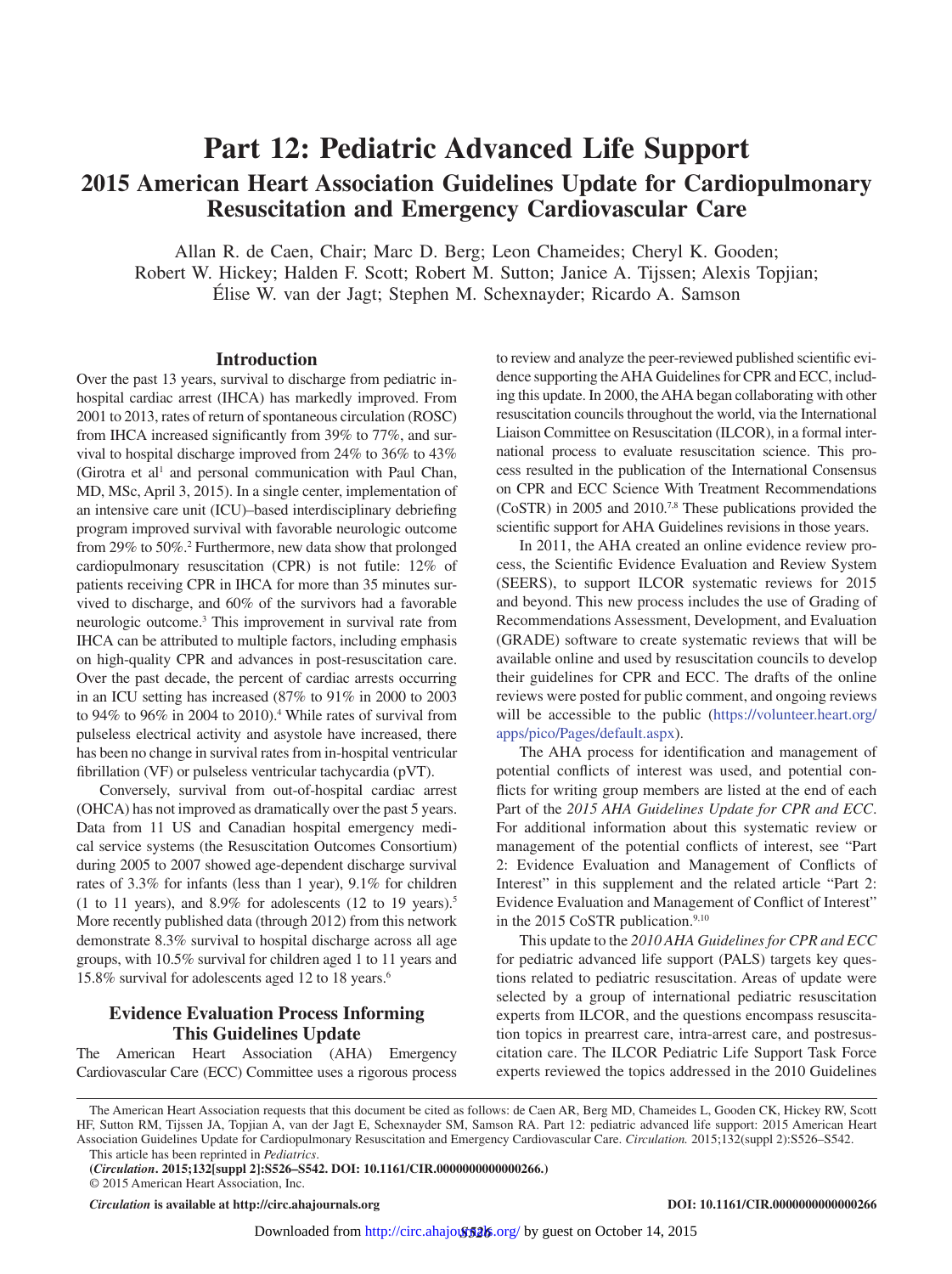for PALS and, based on in-depth knowledge of new research developments, formulated 18 questions for further systematic evaluation.<sup>11</sup> Three questions that address pediatric basic life support appear in "Part 11: Pediatric Basic Life Support and Cardiopulmonary Resuscitation Quality."

Beginning with the publication of the 2015 CoSTR, the ILCOR evidence evaluation process will be continuous, rather than "batched" into 5-year cycles. The goal of this continuous evidence review is to improve survival from cardiac arrest by shortening the time between resuscitation science discoveries and their application in resuscitation practice. As additional resuscitation topics are prioritized and reviewed, these Guidelines may be updated again. When the evidence supports sufficient changes to the Guidelines or a change in sequence or treatments that must be woven throughout the Guidelines, then the Guidelines will be revised completely.

Because the *2015 AHA Guidelines Update for CPR and ECC* represents the first update to the previous Guidelines, recommendations from both this 2015 Guidelines Update and the 2010 Guidelines are contained in the Appendix. If the 2015 ILCOR review resulted in a new or significantly revised Guidelines recommendation, that recommendation will be labeled as *New* or *Updated*.

As with all AHA Guidelines, each 2015 recommendation is labeled with a Class of Recommendation (COR) and a Level of Evidence (LOE). This update uses the newest AHA COR and LOE classification system, which contains modifications of the Class III recommendation and introduces LOE B-R (randomized studies) and B-NR (nonrandomized studies) as well as LOE C-LD (limited data) and LOE C-EO (consensus of expert opinion).

These PALS recommendations are informed by the rigorous systematic review and consensus recommendations of the ILCOR Pediatric Task Force, and readers are referred to the complete consensus document in the 2015 CoSTR.<sup>12,13</sup> In the online version of this document, live links are provided so the reader can connect directly to the systematic reviews on the SEERS website. These links are indicated by a superscript combination of letters and numbers (eg, Peds 397). We encourage readers to use the links and review the evidence and appendixes, including the GRADE tables.

This 2015 Guidelines Update for PALS includes science review in the following subjects:

#### Prearrest Care

- • Effectiveness of **medical emergency teams or rapid response teams** to improve outcomes
- • Effectiveness of a **pediatric early warning score (PEWS)** to improve outcomes
- • **Restrictive volume of isotonic crystalloid** for resuscitation from septic shock
- • **Use of atropine as a premedication** in infants and children requiring emergency tracheal intubation
- • Treatment for infants and children with **myocarditis or dilated cardiomyopathy and impending cardiac arrest**

#### Intra-arrest Care

Effectiveness of extracorporeal membrane oxygen**ation (ECMO) resuscitation** compared to standard resuscitation without ECMO

- Targeting a **specific end-tidal CO<sub>2</sub>** (ETCO<sub>2</sub>) threshold to improve chest compression technique
- • Reliability of **intra-arrest prognostic factors** to predict outcome
- • Use of **invasive hemodynamic monitoring during CPR** to titrate to a specific systolic/diastolic blood pressure to improve outcomes
- • Effectiveness of NO **vasopressor** compared with ANY vasopressors for resuscitation from cardiac arrest
- • Use of **amiodarone** compared with **lidocaine** for **shockrefractory VF or pVT**
- • Optimal **energy dose** for **defibrillation**

#### Postarrest Care

- • Use of **targeted temperature management** to improve outcomes
- • Use of a **targeted Pao<sup>2</sup> strategy** to improve outcomes
- Use of a **specific Pa**co<sub>2</sub> **target** to improve outcomes
- • Use of **parenteral fluids and inotropes and/or vasopressors** to maintain targeted measures of perfusion such as blood pressure to improve outcomes
- • Use of **electroencephalograms (EEGs)** to accurately predict outcomes
- Use of any specific post-cardiac arrest factors to accurately predict outcomes

## **Prearrest Care Updates**

#### **Medical Emergency Team/Rapid Response Team[Peds 397](https://volunteer.heart.org/apps/pico/Pages/PublicComment.aspx?q=397)**

Medical emergency team or rapid response team activation by caregivers or parents ideally occurs as a response to changes noted in a patient's condition and may prevent cardiac or respiratory arrest. Several variables, including the composition of the team, the type of patient, the hospital setting, and the confounder of a wider "system benefit," further complicate objective analyses.

#### *2015 Evidence Summary*

Observational data have been contradictory and have not consistently shown a decreased incidence of cardiac and/ or respiratory arrest outside of the ICU setting.14–16 The data addressing effects on hospital mortality were inconclusive.16–21

#### *2015 Recommendation—Updated*

Pediatric medical emergency team/rapid response team systems may be considered in facilities where children with highrisk illnesses are cared for on general in-patient units (Class IIb, LOE C-LD).

#### **Pediatric Early Warning Scores[Peds 818](https://volunteer.heart.org/apps/pico/Pages/PublicComment.aspx?q=818)**

In-hospital pediatric cardiac or respiratory arrest can potentially be averted by early recognition of and intervention for the deteriorating patient. The use of scoring systems might help to identify such patients sufficiently early so as to enable effective intervention.

#### *2015 Evidence Summary*

There is no evidence that the use of PEWS outside of the pediatric ICU setting reduces hospital mortality. In 1 observational study, PEWS use was associated with a reduction in cardiac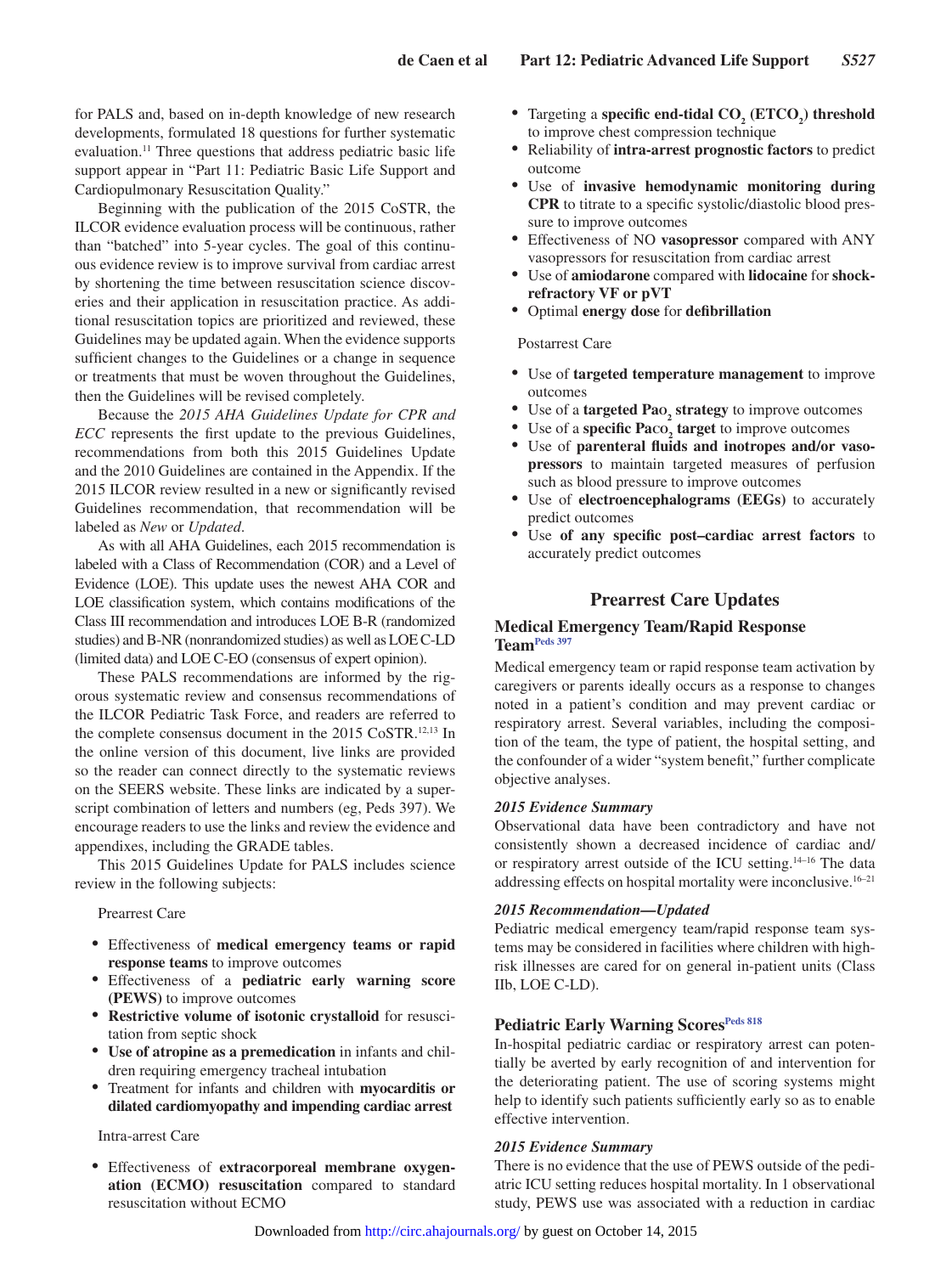arrest rate when used in a single hospital with an established medical emergency team system.22

#### *2015 Recommendation—New*

The use of PEWS may be considered, but its effectiveness in the in-hospital setting is not well established (Class IIb, LOE C-LD).

## Fluid Resuscitation in Septic Shock<sup>Peds 545</sup>

This update regarding intravenous fluid resuscitation in infants and children in septic shock in all settings addressed 2 specific therapeutic elements: (1) Withholding the use of bolus fluids was compared with the use of bolus fluids, and (2) noncrystalloid was compared with crystalloid fluids.

Early and rapid administration of intravenous fluid to reverse decompensated shock, and to prevent progression from compensated to decompensated shock, has been widely accepted based on limited observational studies.23 Mortality from pediatric sepsis has declined in recent years, during which guidelines and publications have emphasized the role of early rapid fluid administration (along with early antibiotic and vasopressor therapy, and careful cardiovascular monitoring) in treating septic shock.24,25 Since the 2010 Guidelines, a large randomized controlled trial of fluid resuscitation in pediatric severe febrile illness in a resource-limited setting found intravenous fluid boluses to be harmful.<sup>26</sup> This new information, contradicting long-held beliefs and practices, prompted careful analysis of the effect of fluid resuscitation on many outcomes in specific infectious illnesses.

#### *2015 Evidence Summary*

Specific infection-related shock states appear to behave differently with respect to fluid bolus therapy. Evidence was not considered to be specific to a particular setting, after determining that "resource-limited setting" is difficult to define and can vary greatly even within individual health systems and small geographic regions.

The evidence regarding the impact of restricting fluid boluses during resuscitation on outcomes in pediatric septic shock is summarized in Figure 1. There were no studies for many specific combinations of presenting illness and outcome. In the majority of scenarios, there was no benefit to restricting fluid boluses during resuscitation.

The most important exception is that in 1 large study, restriction of fluid boluses conveyed a benefit for survival to both 48 hours and 4 weeks after presentation. This study was conducted in sub-Saharan Africa, and inclusion criteria were severe febrile illness complicated by impaired consciousness (prostration or coma), respiratory distress (increased work of breathing), or both, and with impaired perfusion, as evidenced by 1 or more of the following: a capillary refill time of 3 or more seconds, lower limb temperature gradient, weak radialpulse volume, or severe tachycardia. In this study, administration of 20 mL/kg or 40 mL/kg in the first hour was associated with decreased survival compared with the use of maintenance fluids alone.<sup>26</sup> Therefore, it appears that in this specific patient population, where critical care resources including inotropic and mechanical ventilator support were limited, bolus fluid therapy resulted in higher mortality.

The use of noncrystalloid fluid was compared with crystalloid fluid for the same diseases and outcomes listed in the preceding paragraph.26–32 Evidence is summarized in Figure 2. In most scenarios, there was no benefit to noncrystalloids over crystalloids. In patients with Dengue shock, a benefit was conferred in using noncrystalloid compared with crystalloid fluid for the outcome of time to resolution of shock.<sup>31</sup>

## *2015 Recommendations—New*

Administration of an initial fluid bolus of 20 mL/kg to infants and children with shock is reasonable, including those with conditions such as severe sepsis (Class IIa, LOE C-LD), severe malaria and Dengue (Class IIb, LOE B-R). When caring for children with severe febrile illness (such as those included in the FEAST trial<sup>26</sup>) in settings with limited access to critical care resources (ie, mechanical ventilation and inotropic support), administration of bolus intravenous fluids should be undertaken with extreme caution because it may be harmful (Class IIb, LOE B-R). Providers should reassess the patient after every fluid bolus (Class I, LOE C-EO).

Either isotonic crystalloids or colloids can be effective as the initial fluid choice for resuscitation (Class IIa, LOE B-R).

This recommendation takes into consideration the important work of Maitland et al,<sup>26</sup> which found that fluid boluses as part of resuscitation are not safe for all patients in all settings. This

|                                                                         | <b>Studies</b>                        | Survival to<br>Hospital<br><b>Discharge</b> | <b>Need for</b><br>Transfusion<br>or Diuretics | <b>Need for</b><br><b>Rescue Fluid</b> | <b>Mechanical</b><br><b>Ventilation or</b><br><b>Vasopressor</b> | Time to<br><b>Resolution of</b><br>Shock | Total IV<br><b>Fluids</b> |
|-------------------------------------------------------------------------|---------------------------------------|---------------------------------------------|------------------------------------------------|----------------------------------------|------------------------------------------------------------------|------------------------------------------|---------------------------|
| Severe sepsis/<br>septic shock                                          | Santhanam<br>2008:<br>Carcillo 1991   | No Benefit                                  | No Benefit                                     | No Studies<br>Available                | No Benefit                                                       | No Benefit                               | No Studies<br>Available   |
| Severe<br>malaria                                                       | Maitland<br>2005:<br>Maitland<br>2005 | No Benefit                                  | No Benefit                                     | Harm                                   | <b>No Studies</b><br>Available                                   | No Benefit                               | No Benefit                |
| Severe febrile<br>illness with<br>some but not<br>all signs of<br>shock | Maitland<br>2011:<br>Maitland<br>2013 | Benefit                                     | No Benefit                                     | No Studies<br>Available                | <b>No Studies</b><br>Available                                   | Harm                                     | No Benefit                |

Figure 1. Evidence for the use of restrictive volume of intravenous fluid resuscitation, compared with unrestrictive volume, by presenting illness and outcome. *Benefit* indicates that studies show a benefit to restricting fluid volume, *No Benefit* indicates that there is no benefit to restricting fluid volume, and *Harm* indicates that there is harm associated with restricting fluid volume. *No Studies Available* indicates no studies are available for a particular illness/outcome combination.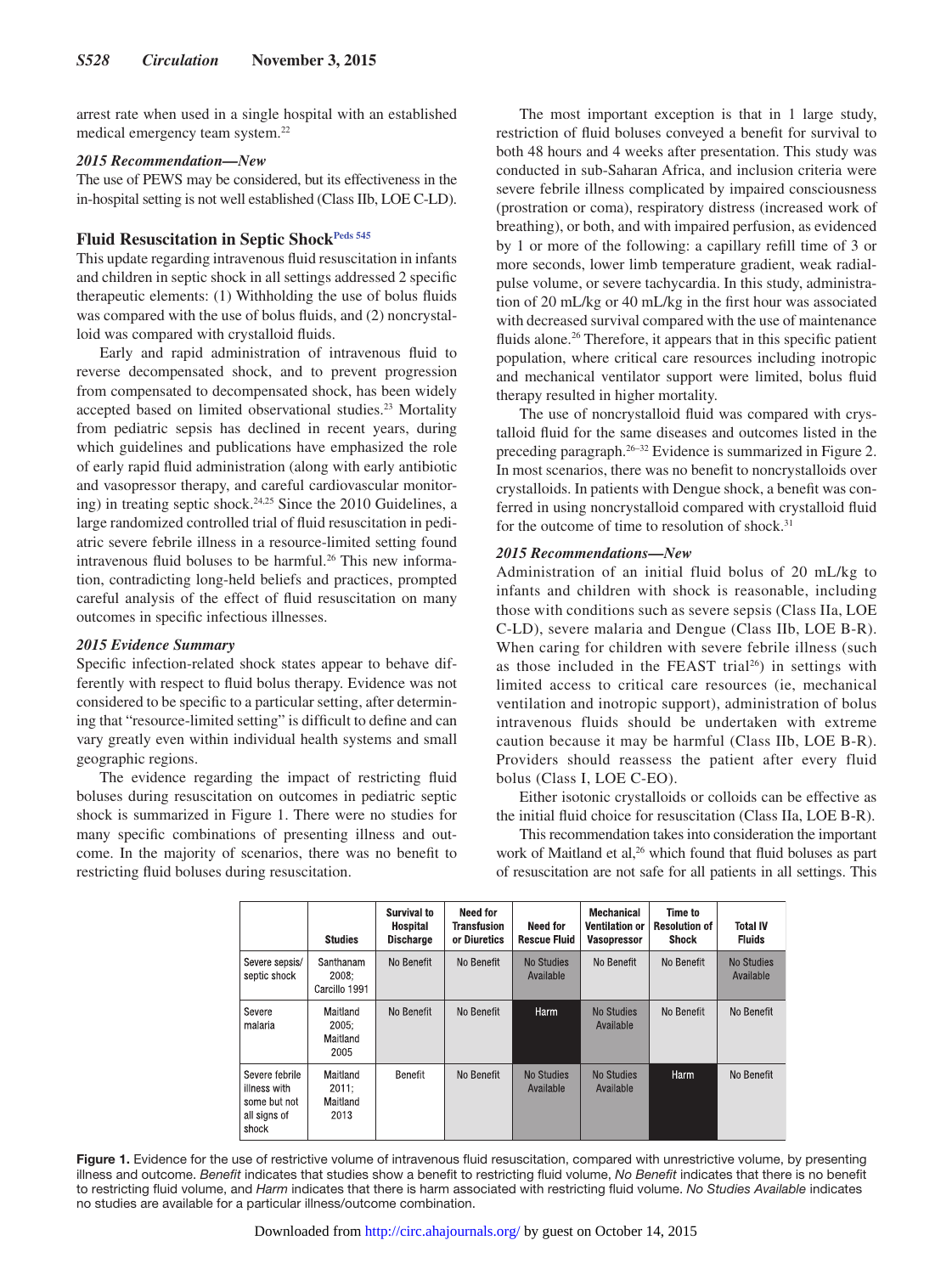|                                                                            | <b>Studies</b>                                              | Survival to<br><b>Hospital</b><br><b>Discharge</b> | Need for<br><b>Other</b><br><b>Treatment</b> | <b>Need for</b><br><b>Rescue</b><br><b>Fluid</b> | <b>Mechanical</b><br><b>Ventilation</b><br>0r<br>Vasopres-<br>sor | Time to<br><b>Resolution</b><br>of Shock | <b>Total IV</b><br><b>Fluids</b> | <b>Hospital</b><br><b>Duration</b><br>of Stay |
|----------------------------------------------------------------------------|-------------------------------------------------------------|----------------------------------------------------|----------------------------------------------|--------------------------------------------------|-------------------------------------------------------------------|------------------------------------------|----------------------------------|-----------------------------------------------|
| Severe<br>sepsis/<br>septic shock                                          | Upadhyay<br>2005                                            | No Benefit                                         | No Benefit                                   | <b>No Studies</b><br>Available                   | No Benefit                                                        | No Benefit                               | <b>No Studies</b><br>Available   | <b>No Studies</b><br>Available                |
| Severe<br>malaria                                                          | Maitland<br>2003:<br>Maitland<br>2005                       | <b>No Studies</b><br>Available                     | No Benefit                                   | <b>No Studies</b><br>Available                   | <b>No Studies</b><br>Available                                    | No Benefit                               | <b>No Studies</b><br>Available   | <b>No Studies</b><br>Available                |
| Dengue<br>shock                                                            | Cifra 2003;<br>Dung 1999;<br>Ngo 2001;<br><b>Wills 2005</b> | No Benefit                                         | No Benefit                                   | No Benefit                                       | <b>No Studies</b><br>Available                                    | Benefit                                  | No Benefit                       | No Benefit                                    |
| Severe<br>febrile<br>illness with<br>some but<br>not all signs<br>of shock | Maitland<br>2011                                            | No Benefit                                         | No Benefit                                   | No Benefit                                       | <b>No Studies</b><br>Available                                    | No Benefit                               | No Benefit                       | <b>No Studies</b><br>Available                |

**Figure 2.** Evidence for the use of noncrystalloid intravenous fluid resuscitation, compared with crystalloid, by presenting illness and outcome. *Benefit* indicates that studies show a benefit to the use of noncrystalloid intravenous fluid resuscitation compared with crystalloid, and *No Benefit* indicates that there is no benefit to the use of noncrystalloid intravenous fluid resuscitation compared with crystalloid. *No Studies Available* indicates no studies are available for a particular illness/outcome combination.

study showed that the use of fluid boluses as part of resuscitation increased mortality in a specific population in a resource-limited setting, without access to some critical care interventions such as mechanical ventilation and inotrope support.

The spirit of this recommendation is a continued emphasis on fluid resuscitation for both compensated (detected by physical examination) and decompensated (hypotensive) septic shock. Moreover, emphasis is also placed on the use of individualized patient evaluation before the administration of intravenous fluid boluses, including physical examination by a clinician and frequent reassessment to determine the appropriate volume of fluid resuscitation. The clinician should also integrate clinical signs with patient and locality-specific information about prevalent diseases, vulnerabilities (such as severe anemia and malnutrition), and available critical care resources.

## **Atropine for Premedication During Emergency Intubation[Peds 821](https://volunteer.heart.org/apps/pico/Pages/PublicComment.aspx?q=821)**

Bradycardia commonly occurs during emergency pediatric intubation, resulting from hypoxia/ischemia, as a vagal response to laryngoscopy, as a reflex response to positive pressure ventilation, or as a pharmacologic effect of some drugs (eg, succinylcholine or fentanyl). Practitioners have often tried to blunt this bradycardia with prophylactic premedication with atropine.

#### *2015 Evidence Summary*

The evidence regarding the use of atropine during emergency intubation has largely been observational, including extrapolation from experience with elective intubation in the operating suite. More recent in-hospital literature involves larger case series of critically ill neonates, infants, and children undergoing emergency intubation.33–35

There is no evidence that preintubation use of atropine improves survival or prevents cardiac arrest in infants and children. Observational data suggest that it increases the likelihood of survival to ICU discharge in children older than 28 days.33 Evidence is conflicting as to whether preintubation atropine administration reduces the incidence of arrhythmias or postintubation shock.34,35

In past Guidelines, a minimum atropine dose of 0.1 mg IV was recommended after a report of paradoxical bradycardia observed in very small infants who received very low atropine doses.36 However, in 2 of the most recent case series cited above, preintubation doses of 0.02 mg/kg, with no minimum dose, were shown to be effective.<sup>33,34</sup>

#### *2015 Recommendations—New*

The available evidence does not support the routine use of atropine preintubation of critically ill infants and children. It may be reasonable for practitioners to use atropine as a premedication in specific emergency intubations when there is higher risk of bradycardia (eg, when giving succinylcholine as a neuromuscular blocker to facilitate intubation) (Class IIb, LOE C-LD). A dose of 0.02 mg/kg of atropine with no minimum dose may be considered when atropine is used as a premedication for emergency intubation (Class IIb, LOE C-LD). This new recommendation applies only to the use of atropine as a premedication for infants and children during emergency intubation.

## **Prearrest Care of Infants and Children With Dilated Cardiomyopathy or Myocarditi[sPeds 819](https://volunteer.heart.org/apps/pico/Pages/PublicComment.aspx?q=819)**

Optimal care of a critically ill infant or child with dilated cardiomyopathy or myocarditis should avert cardiac arrest. While significant global experience exists with the care of these patients, the evidence base is limited. The ILCOR systematic review ultimately restricted its analysis to patients with myocarditis and did not include the use of ventricular assist devices.

#### *2015 Evidence Summary*

No literature was identified evaluating best prearrest management strategies (including anesthetic technique) for infants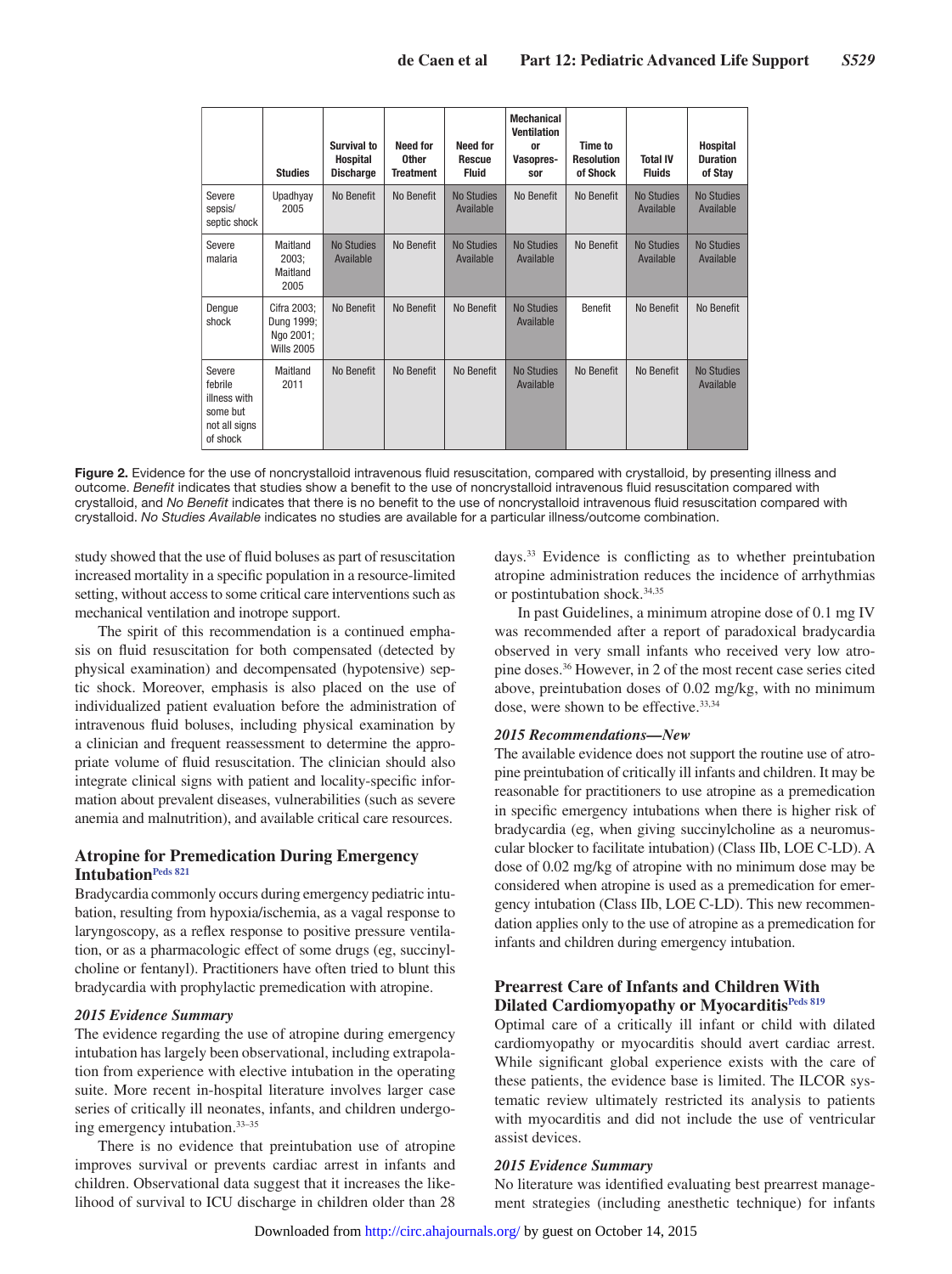and children with dilated cardiomyopathy or myocarditis. Limited observational data support the pre–cardiac arrest use of ECMO in children with acute fulminant myocarditis.37

#### *2015 Recommendation—New*

Venoarterial ECMO use may be considered in patients with acute fulminant myocarditis who are at high risk of imminent cardiac arrest (Class IIb, LOE C-EO). Optimal outcomes from ECMO are achieved in settings with existing ECMO protocols, expertise, and equipment.

## **Intra-arrest Care Updates**

## **Extracorporeal CPR for In-Hospital Pediatric Cardiac Arrest<sup>Peds 407</sup>**

The 2010 AHA PALS Guidelines suggested the use of ECMO when dealing with pediatric cardiac arrest refractory to conventional interventions and when managing a reversible underlying disease process. Pediatric OHCA was not considered for the 2015 ILCOR systematic review.

## *2015 Evidence Summary*

Evidence from 4 observational studies of pediatric IHCA has shown no overall benefit to the use of CPR with ECMO (ECPR) compared to CPR without ECMO.38–41 Observational data from a registry of pediatric IHCA showed improved survival to hospital discharge with the use of ECPR in patients with surgical cardiac diagnoses.42 For children with underlying cardiac disease, when ECPR is initiated in a critical care setting, long-term survival has been reported even after more than 50 minutes of conventional CPR.43 When ECPR is used during cardiac arrest, the outcome for children with underlying cardiac disease is better than for those with noncardiac disease.<sup>44</sup>

#### *2015 Recommendation—New*

ECPR may be considered for pediatric patients with cardiac diagnoses who have IHCA in settings with existing ECMO protocols, expertise, and equipment (Class IIb, LOE C-LD).

## **End-Tidal CO<sub>2</sub> Monitoring to Guide CPR Qualit[yPeds 827](https://volunteer.heart.org/apps/pico/Pages/PublicComment.aspx?q=827)**

High-quality CPR is associated with improved outcomes after cardiac arrest. Animal data support a direct association between  $ETCO<sub>2</sub>$  and cardiac output. Capnography is used during pediatric cardiac arrest to monitor for ROSC as well as CPR quality. The 2010 Guidelines recommended that if the partial pressure of  $ETCO<sub>2</sub>$  is consistently less than 15 mm Hg, efforts should focus on improving CPR quality, particularly improving chest compressions and ensuring that the victim does not receive excessive ventilation.

#### *2015 Evidence Summary*

There is no pediatric evidence that  $ETCO<sub>2</sub>$  monitoring improves outcomes from cardiac arrest. One pediatric animal study showed that  $ETCO_2$ -guided chest compressions are as effective as standard chest compressions optimized by marker, video, and verbal feedback for achieving ROSC.<sup>45</sup> A recent study in adults found that  $ETCO<sub>2</sub>$  values generated during CPR were significantly associated with chest compression depth and ventilation rate.46

## *2015 Recommendation—New*

 $ETCO<sub>2</sub>$  monitoring may be considered to evaluate the quality of chest compressions, but specific values to guide therapy have not been established in children (Class IIb, LOE C-LD).

## **Intra-arrest Prognostic Factors for Cardiac Arrest[Peds 814](https://volunteer.heart.org/apps/pico/Pages/PublicComment.aspx?q=814)**

Accurate and reliable prognostication during pediatric cardiac arrest would allow termination of CPR in patients where CPR is futile, while encouraging continued CPR in patients with a potential for good recovery.

## *2015 Evidence Summary*

For infants and children with OHCA, age less than 1 year, $5,47$  longer durations of cardiac arrest $48-50$  and presentation with a nonshockable as opposed to a shockable rhythm5,47,49 are all predictors of poor patient outcome. For infants and children with IHCA, negative predictive factors include age greater than 1 year<sup>3</sup> and longer durations of cardiac arrest.3,51–53 The evidence is contradictory as to whether a nonshockable (as opposed to shockable) initial cardiac arrest rhythm is a negative predictive factor in the in-hospital setting.3,54,55

## *2015 Recommendation—New*

Multiple variables should be used when attempting to prognosticate outcomes during cardiac arrest (Class I, LOE C-LD). Although there are factors associated with better or worse outcomes, no single factor studied predicts outcome with sufficient accuracy to recommend termination or continuation of CPR.

## **Invasive Hemodynamic Monitoring During CPR[Peds 826](https://volunteer.heart.org/apps/pico/Pages/PublicComment.aspx?q=826)**

Children often have cardiac arrests in settings where invasive hemodynamic monitoring already exists or is rapidly obtained. If a patient has an indwelling arterial catheter, the waveform can be used as feedback to evaluate chest compressions.

#### *2015 Evidence Summary*

Adjusting chest compression technique to a specific systolic blood pressure target has not been studied in humans. Two randomized controlled animal studies showed increased likelihood of ROSC and survival to completion of experiment with the use of invasive hemodynamic monitoring.<sup>56,57</sup>

#### *2015 Recommendation—New*

For patients with invasive hemodynamic monitoring in place at the time of cardiac arrest, it may be reasonable for rescuers to use blood pressure to guide CPR quality (Class IIb, LOE C-EO). Specific target values for blood pressure during CPR have not been established in children.

## **Vasopressors During Cardiac Arrest[Peds 424](https://volunteer.heart.org/apps/pico/Pages/PublicComment.aspx?q=424)**

During cardiac arrest, vasopressors are used to restore spontaneous circulation by optimizing coronary perfusion and to help maintain cerebral perfusion. However, they also cause intense vasoconstriction and increase myocardial oxygen consumption, which might be detrimental.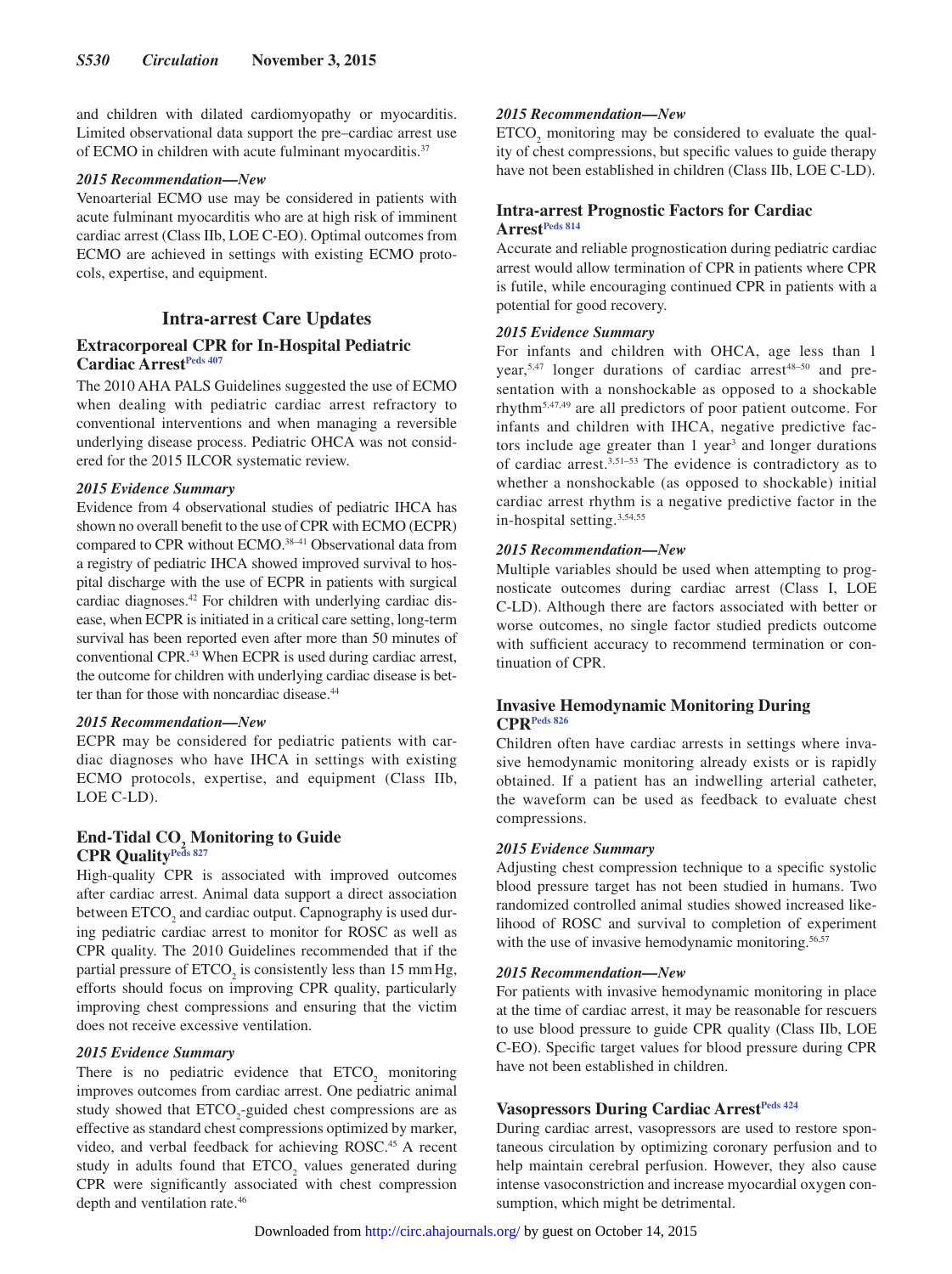### *2015 Evidence Summary*

There are no pediatric studies that demonstrate the effectiveness of any vasopressors (epinephrine, or combination of vasopressors) in cardiac arrest. Two pediatric observational out-ofhospital studies<sup>58,59</sup> had too many confounders to determine if vasopressors were beneficial. One adult OHCA randomized controlled trial<sup>60</sup> showed epinephrine use was associated with increased ROSC and survival to hospital admission but no improvement in survival to hospital discharge.

#### *2015 Recommendation—New*

It is reasonable to administer epinephrine in pediatric cardiac arrest (Class IIa, LOE C-LD).

### **Amiodarone and Lidocaine for Shock-Refractory VF and pVT[Peds 825](https://volunteer.heart.org/apps/pico/Pages/PublicComment.aspx?q=825)**

The 2005 and 2010 Guidelines recommended administering amiodarone in preference to lidocaine for the management of VF or pVT. This recommendation was based predominantly on pediatric case series or extrapolation from adult studies that used short-term outcomes.

#### *2015 Evidence Summary*

New pediatric observational data<sup>61</sup> showed improved ROSC with the use of lidocaine as compared with amiodarone. Use of lidocaine compared with no lidocaine was significantly associated with an increased likelihood of ROSC. The same study did not show an association between lidocaine or amiodarone use and survival to hospital discharge.

#### *2015 Recommendation—New*

For shock-refractory VF or pVT, either amiodarone or lidocaine may be used (Class IIb, LOE C-LD).

The Pediatric Cardiac Arrest Algorithm (Figure 3) reflects this change.

#### **Energy Doses for Defibrillation**Peds 405

The 2015 ILCOR systematic review addressed the dose of energy for pediatric manual defibrillation during cardiac arrest. Neither the energy dose specifically related to automated external defibrillators, nor the energy dose for cardioversion was evaluated in this evidence review.

#### *2015 Evidence Summary*

Two small case series demonstrated termination of VF/pVT with either 2 J/kg<sup>62</sup> or 2 to 4 J/kg.<sup>63</sup> In 1 observational study of IHCA,64 a higher initial energy dose of more than 3 to 5 J/kg was less effective than 1 to 3 J/kg in achieving ROSC. One small observational study of IHCA<sup>65</sup> showed no benefit in achieving ROSC with a specific energy dose for initial defibrillation. Three small observational studies of IHCA and OHCA63,65,66 showed no survival to discharge advantage of any energy dose compared with 2 to 4 J/kg for initial defibrillation.

#### *2015 Recommendations—Updated*

It is reasonable to use an initial dose of 2 to 4 J/kg of monophasic or biphasic energy for defibrillation (Class IIa, LOE C-LD), but for ease of teaching, an initial dose of 2 J/kg may be considered (Class IIb, LOE C-EO). For refractory VF, it is reasonable to increase the dose to 4 J/kg (Class IIa, LOE C-LD). For subsequent energy levels, a dose of 4 J/kg may be reasonable and higher energy levels may be considered, though not to exceed 10 J/kg or the adult maximum dose (Class IIb, LOE C-LD).

## **Postarrest Care Updates**

### **Post–Cardiac Arrest Temperature Management[Peds 387](https://volunteer.heart.org/apps/pico/Pages/PublicComment.aspx?q=387)**

Data suggest that fever after pediatric cardiac arrest is common and is associated with poor outcomes.<sup>67</sup> The 2010 AHA PALS Guidelines suggested a role for targeted temperature management after pediatric cardiac arrest (fever control for all patients, therapeutic hypothermia for some patients), but the recommendations were based predominantly on extrapolation from adult and asphyxiated newborn data.

#### *2015 Evidence Summary*

A large multi-institutional, prospective, randomized study of pediatric patients (aged 2 days to 18 years) with OHCA found no difference in survival with good functional outcome at 1 year and no additional complications in comatose patients who were treated with therapeutic hypothermia (32°C to 34°C), compared to those treated with normothermia (36°C to 37.5°C).68 Observational data of pediatric patients resuscitated from IHCA or OHCA69,70 have also shown that ICU duration of stay, neurologic outcomes, and mortality are unchanged with the use of therapeutic hypothermia. Only 1 small study of therapeutic hypothermia in survivors of pediatric asphyxial cardiac arrest $71$  showed an improvement in mortality at hospital discharge, but with no difference in neurologic outcomes. Results are pending from a large multicenter randomized controlled trial of targeted temperature management for pediatric patients with IHCA (see Therapeutic Hypothermia After Cardiac Arrest website: [www.THAPCA.org\)](https://www.THAPCA.org).

#### *2015 Recommendations—New*

For infants and children remaining comatose after OHCA, it is reasonable either to maintain 5 days of continuous normothermia (36°C to 37.5°C) or to maintain 2 days of initial continuous hypothermia (32°C to 34°C) followed by 3 days of continuous normothermia (Class IIa, LOE B-R). Continuous measurement of temperature during this time period is recommended (Class I, LOE B-NR).

For infants and children remaining comatose after IHCA, there is insufficient evidence to recommend cooling over normothermia.

Fever (temperature 38°C or higher) should be aggressively treated after ROSC (Class I, LOE B-NR).

## Post-Cardiac Arrest Oxygenation<sup>Peds 544</sup>

Animal studies suggest that elevated levels of tissue  $Po_2$  after ROSC (hyperoxia) contribute to oxidative stress that may potentiate the postresuscitation syndrome, while some adult studies show associations between hyperoxemia and increased mortality.<sup>72,73</sup>

#### *2015 Evidence Summary*

Three small observational studies of pediatric IHCA and OHCA survivors<sup>74-76</sup> did not show an association between elevated  $Pao_2$  and outcome. In a larger observational study of 1427 pediatric IHCA and OHCA victims who survived to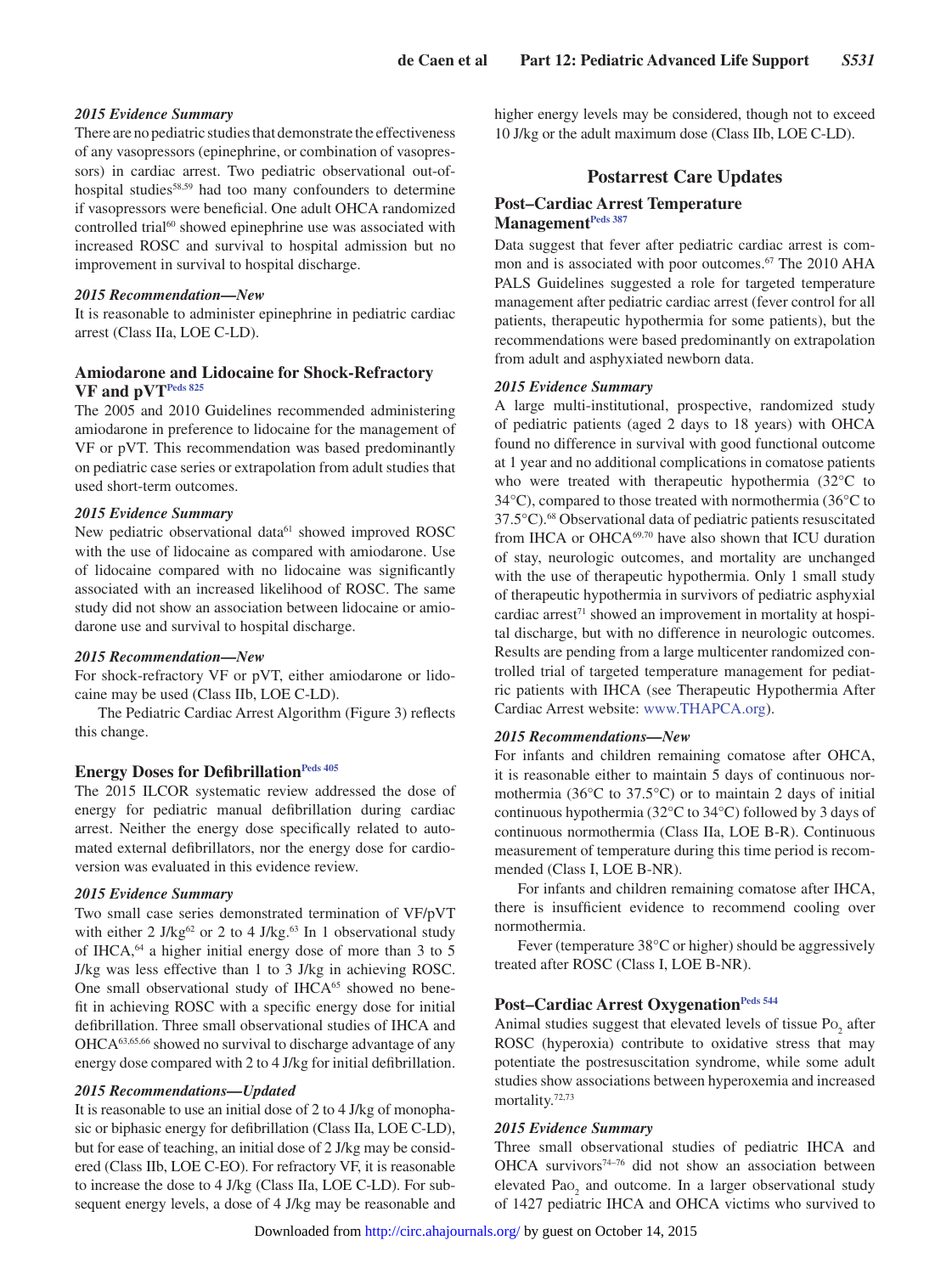#### Pediatric Cardiac Arrest Algorithm—2015 Update



**Figure 3.** Pediatric Cardiac Arrest Algorithm—2015 Update.

pediatric ICU admission,<sup>77</sup> after adjustment of confounders, the presence of normoxemia (defined as a  $PaO<sub>2</sub>$  60 mm Hg or greater and less than 300 mmHg) when compared with hyperoxemia (Pao<sub>2</sub> greater than 300 mmHg) after ROSC was associated with improved survival to pediatric ICU discharge.

#### *2015 Recommendations—New*

It may be reasonable for rescuers to target normoxemia after ROSC (Class IIb, LOE B-NR). Because an arterial oxyhemoglobin saturation of 100% may correspond to a Pao<sub>2</sub> anywhere between 80 and approximately 500 mmHg, it may be reasonable—when the necessary equipment is available—for rescuers to wean oxygen to target an oxyhemoglobin saturation of less than 100%, but 94% or greater. The goal of such an approach is to achieve normoxemia while ensuring that hypoxemia is strictly avoided. Ideally, oxygen is titrated to a value appropriate to the specific patient condition.

## $\textbf{Post--Cardiac~Arrest~Paco}_{2}^{\text{Peds~815}}$

Cerebral vascular autoregulation may be abnormal after ROSC. Adult data show an association between post-ROSC hypocapnia and worse patient outcomes.78,79 In other types of pediatric brain injury, hypocapnia is associated with worse clinical outcomes.80–83

#### *2015 Evidence Summary*

There were no studies in children after cardiac arrest specifically comparing ventilation with a predetermined  $Paco_2$  target. One small observational study of both pediatric IHCA and OHCA74 demonstrated no association between hypercapnia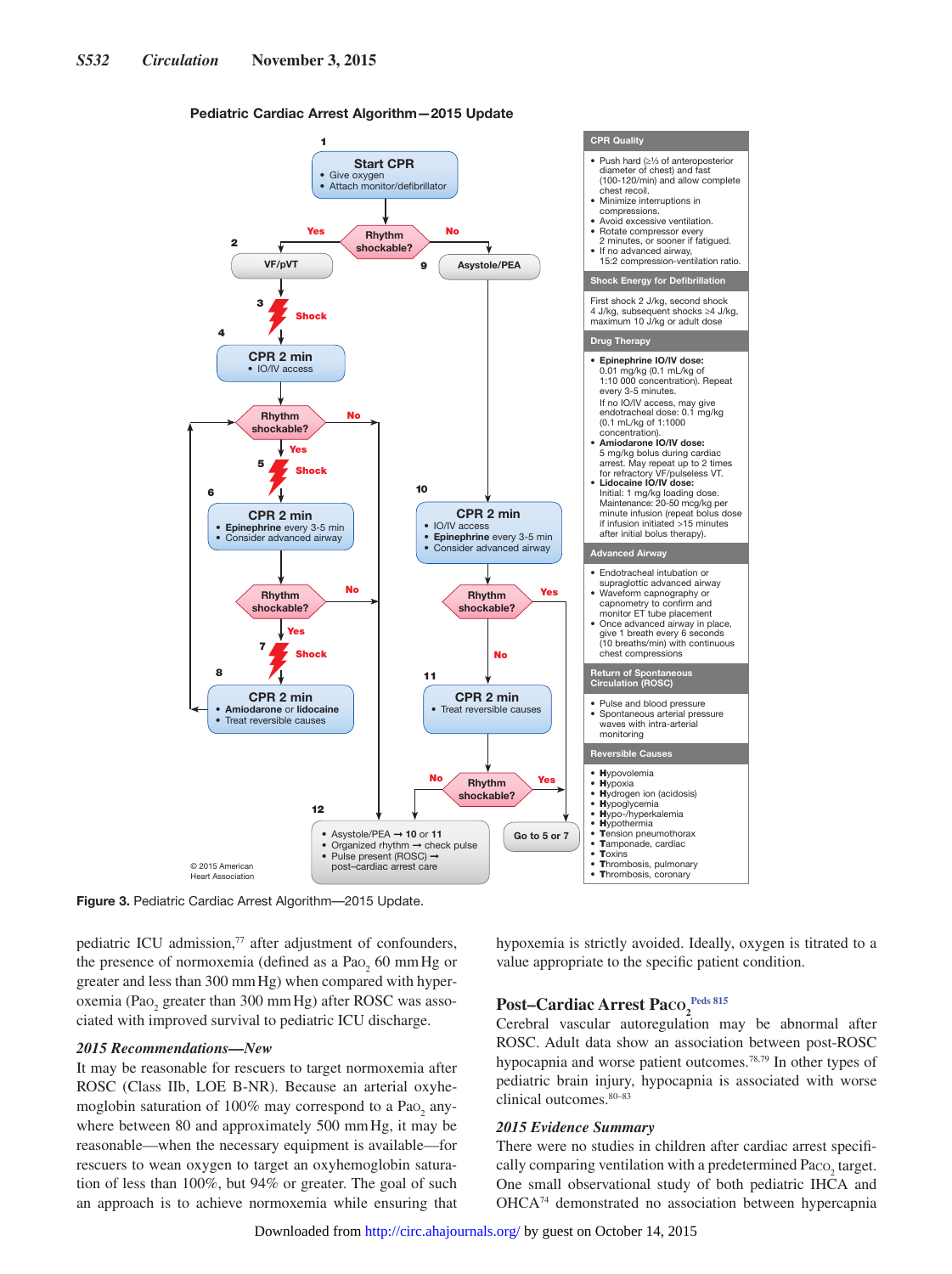(Paco<sub>2</sub> greater than 50 mm Hg) or hypocapnia (Paco<sub>2</sub> less than 30 mmHg) and outcome. However, in an observational study of pediatric IHCA,<sup>76</sup> hypercapnia (Paco<sub>2</sub> 50 mm Hg or greater) was associated with worse survival to hospital discharge.

#### *2015 Recommendation—New*

It is reasonable for practitioners to target a  $\text{Paco}_{2}$  after ROSC that is appropriate to the specific patient condition, and limit exposure to severe hypercapnia or hypocapnia (Class IIb, LOE C-LD).

## Post-Cardiac Arrest Fluids and Inotropes<sup>Peds 820</sup>

Myocardial dysfunction and vascular instability are common after resuscitation from cardiac arrest.<sup>84–90</sup>

#### *2015 Evidence Summary*

Three small observational studies involving pediatric IHCA and OHCA91–93 demonstrated worse survival to hospital discharge when children were exposed to post-ROSC hypotension. One of these studies<sup>91</sup> associated post-ROSC hypotension (defined as a systolic blood pressure less than fifth percentile for age) after IHCA with lower likelihood of survival to discharge with favorable neurologic outcome. There are no studies evaluating the benefit of specific vasoactive agents after ROSC in infants and children.

#### *2015 Recommendations—New*

After ROSC, we recommend that parenteral fluids and/or inotropes or vasoactive drugs be used to maintain a systolic blood pressure greater than fifth percentile for age (Class I, LOE C-LD). When appropriate resources are available, continuous arterial pressure monitoring is recommended to identify and treat hypotension (Class I, LOE C-EO).

## Postresuscitation Use of EEG for Prognosis<sup>Peds 822</sup>

Early and reliable prognostication of neurologic outcome in pediatric survivors of cardiac arrest is essential to enable effective planning and family support (whether it be to continue or discontinue life-sustaining therapy).

#### *2015 Evidence Summary*

Observational data from 2 small pediatric studies $94,95$  showed that a continuous and reactive tracing on an EEG performed in the first 7 days after cardiac arrest was associated with a significantly higher likelihood of good neurologic outcome at hospital discharge, while an EEG demonstrating a discontinuous or isoelectric tracing was associated with a poorer neurologic outcome at hospital discharge. There are no data correlating EEG findings with neurologic outcome after hospital discharge.

#### *2015 Recommendation—New*

EEGs performed within the first 7 days after pediatric cardiac arrest may be considered in prognosticating neurologic outcome at the time of hospital discharge (Class IIb, LOE C-LD) but should not be used as the sole criterion.

#### **Predictive Factors After Cardiac Arrest<sup>Peds 813</sup>**

Several post-ROSC factors have been studied as possible predictors of survival and neurologic outcome after pediatric cardiac arrest. These include pupillary responses, the presence of hypotension, serum neurologic biomarkers, and serum lactate.

#### *2015 Evidence Summary*

Four observational studies supported the use of pupillary reactivity at 12 to 24 hours after cardiac arrest in predicting survival to discharge,  $49,53,95,96$  while 1 observational study found that reactive pupils 24 hours after cardiac arrest were associated with improved survival at 180 days with favorable neurologic outcome.97

Several serum biomarkers of neurologic injury have been considered for their prognostic value. Two small observational studies found that lower neuron-specific enolase and S100B serum levels after arrest were associated with improved survival to hospital discharge and with improved survival with favorable neurologic outcome.97,98

One observational study found that children with lower lactate levels in the first 12 hours after arrest had an improved survival to hospital discharge.<sup>99</sup>

#### *2015 Recommendation—New*

The reliability of any 1 variable for prognostication in children *after* cardiac arrest has not been established. Practitioners should consider multiple factors when predicting outcomes in infants and children who achieve ROSC after cardiac arrest (Class I, LOE C-LD).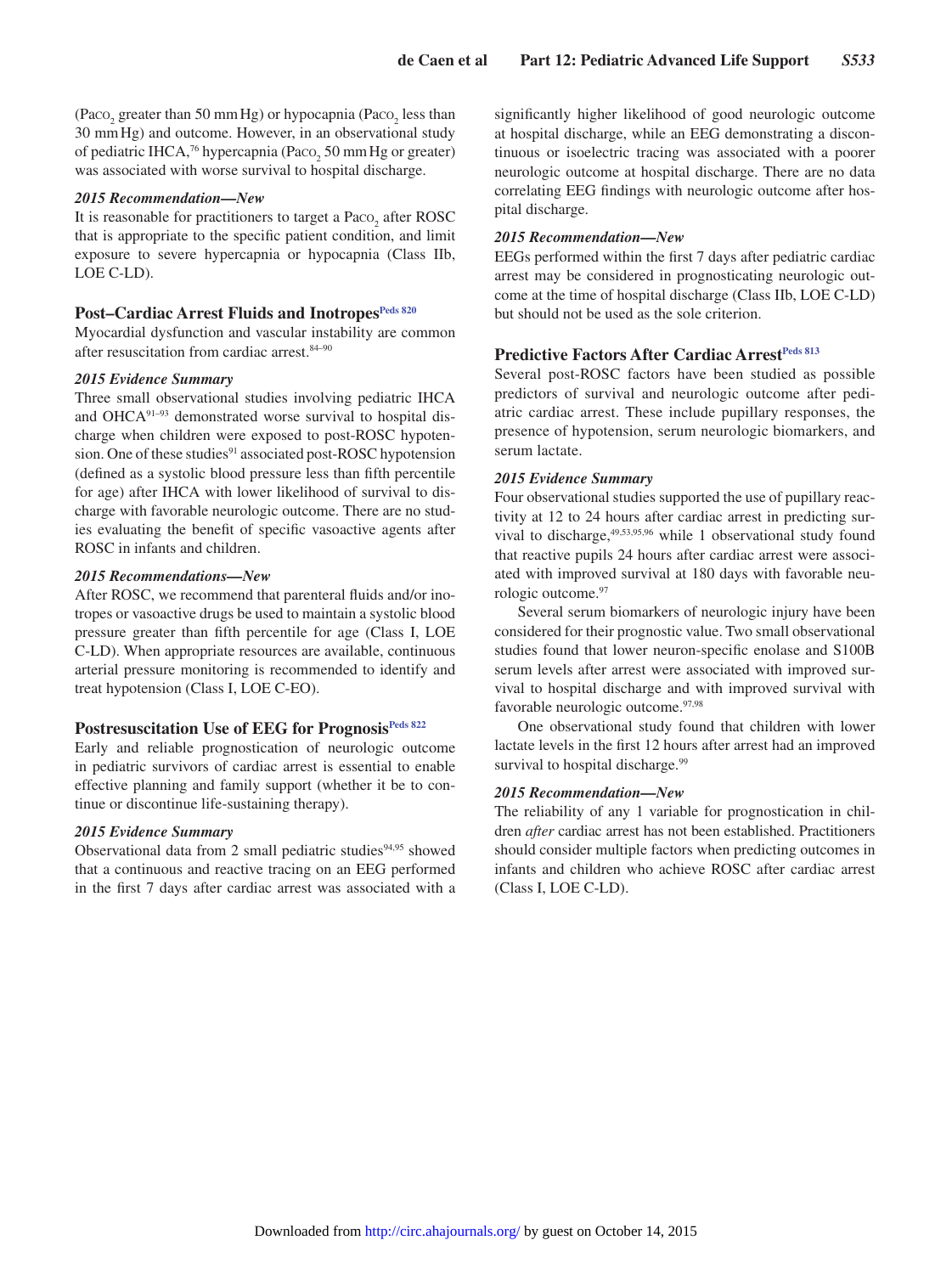## **Disclosures**

#### **Part 12: Pediatric Advanced Life Support: 2015 Guidelines Update Writing Group Disclosures**

| <b>Writing Group</b><br>Member | Employment                                                                                   | Research<br>Grant               | Other<br>Research<br>Support | Speakers'<br>Bureau/Honoraria                                                | <b>Expert Witness</b>                                                               | Ownership<br>Interest | Consultant/<br><b>Advisory Board</b> | Other |
|--------------------------------|----------------------------------------------------------------------------------------------|---------------------------------|------------------------------|------------------------------------------------------------------------------|-------------------------------------------------------------------------------------|-----------------------|--------------------------------------|-------|
| Allan R. de Caen               | University of Alberta Stollery<br>Children's Hospital                                        | None                            | None                         | None                                                                         | None                                                                                | None                  | None                                 | None  |
| Marc D. Berg                   | University of Arizona                                                                        | None                            | None                         | None                                                                         | None                                                                                | None                  | None                                 | None  |
| <b>Leon Chameides</b>          | <b>Connecticut Children's Medical</b><br>Center                                              | None                            | None                         | None                                                                         | None                                                                                | None                  | None                                 | None  |
| Cheryl K. Gooden               | <b>Mount Sinai Medical Center</b>                                                            | None                            | None                         | None                                                                         | None                                                                                | None                  | None                                 | None  |
| Robert W. Hickey               | Children's Hospital of Pittsburgh                                                            | None                            | None                         | None                                                                         | None                                                                                | None                  | None                                 | None  |
| Halden F. Scott                | Children's Hospital Colorado                                                                 | None                            | None                         | None                                                                         | None                                                                                | None                  | None                                 | None  |
| Robert M. Sutton               | The Children's Hospital of<br>Philadelphia; University of<br>Pennsylvania School of Medicine | NIH <sub>†</sub>                | None                         | <b>Zoll Medical Sales</b><br><b>Meeting Lecture</b><br>(Speaking Honoraria)* | Webber and<br>Gallagher*                                                            | None                  | None                                 | None  |
| Janice A. Tijssen              | <b>London Health Services Center</b>                                                         | AM0S0<br>Opportunities<br>Fund* | None                         | None                                                                         | None                                                                                | None                  | None                                 | None  |
| Alexis Topjian                 | The Children's Hospital of<br>Philadelphia; University of<br>Pennsylvania School of Medicine | $NIH*$                          | None                         | None                                                                         | Expert witness for<br>defense and plantiff*                                         | None                  | None                                 | None  |
| Élise W. van der Jagt          | University of Rochester<br><b>School of Medicine</b>                                         | NHLBI*                          | None                         | None                                                                         | None                                                                                | None                  | None                                 | None  |
| <b>Consultants</b>             |                                                                                              |                                 |                              |                                                                              |                                                                                     |                       |                                      |       |
| Ricardo A. Samson              | The University of Arizona                                                                    | None                            | None                         | None                                                                         | None                                                                                | None                  | American Heart<br>Association+       | None  |
| Stephen M.<br>Schexnayder      | University of Arkansas;<br>Arkansas Children's Hospital                                      | None                            | None                         | None                                                                         | Arkansas Dept. of<br>Human Services*:<br>Lewis Thomason*:<br>University of Chicago* | None                  | American Heart<br>Association+       | None  |

This table represents the relationships of writing group members that may be perceived as actual or reasonably perceived conflicts of interest as reported on the Disclosure Questionnaire, which all members of the writing group are required to complete and submit. A relationship is considered to be "significant" if (a) the person receives \$10 000 or more during any 12-month period, or 5% or more of the person's gross income; or (b) the person owns 5% or more of the voting stock or share of the entity, or owns \$10 000 or more of the fair market value of the entity. A relationship is considered to be "modest" if it is less than "significant" under the preceding definition.

\*Modest.

†Significant.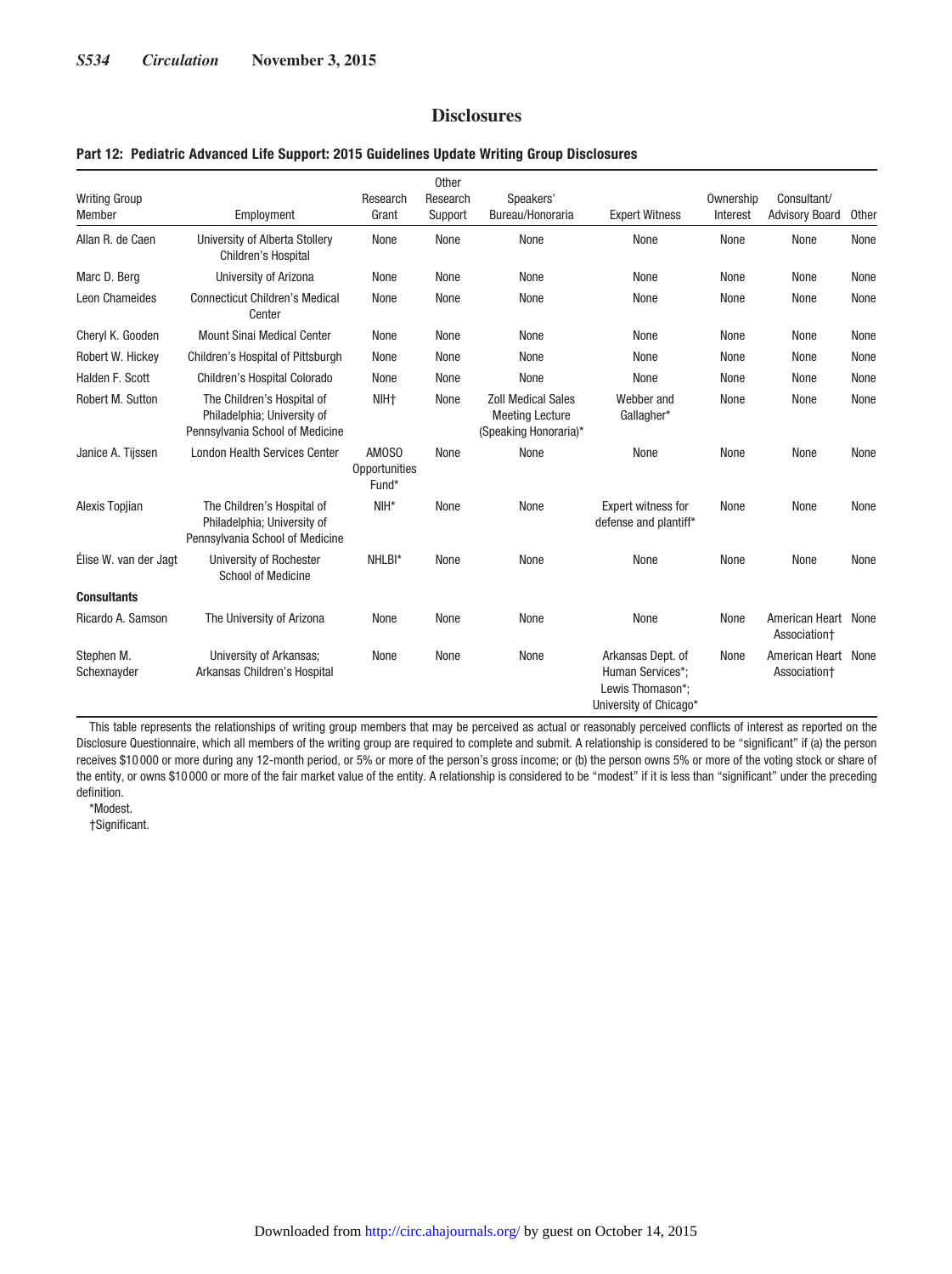# **Appendix**

## **2015 Guidelines Update: Part 12 Recommendations**

| Year Last<br>Reviewed | Topic                          | Recommendation                                                                                                                                                                                                                                                                                                                                                                                      | Comments         |
|-----------------------|--------------------------------|-----------------------------------------------------------------------------------------------------------------------------------------------------------------------------------------------------------------------------------------------------------------------------------------------------------------------------------------------------------------------------------------------------|------------------|
| 2015                  | <b>Prearrest Care Updates</b>  | Pediatric medical emergency team/rapid response team systems may be considered in<br>facilities where children with high-risk illnesses are cared for on general in-patient units (Class<br>IIb, LOE C-LD).                                                                                                                                                                                         | updated for 2015 |
| 2015                  | <b>Prearrest Care Updates</b>  | The use of PEWS may be considered, but its effectiveness in the in-hospital setting is not well<br>established (Class IIb, LOE C-LD).                                                                                                                                                                                                                                                               | new for 2015     |
| 2015                  | <b>Prearrest Care Updates</b>  | Administration of an initial fluid bolus of 20 mL/kg to infants and children with shock is<br>reasonable, including those with conditions such as severe sepsis (Class IIa, LOE C-LD),<br>malaria and Denque (Class IIb, LOE B-R).                                                                                                                                                                  | new for 2015     |
| 2015                  | <b>Prearrest Care Updates</b>  | When caring for children with severe febrile illness (such as those included in the FEAST<br>trial), in settings with limited access to critical care resources (ie mechanical ventilation<br>and inotropic support), administration of bolus intravenous fluids should be undertaken with<br>extreme caution because it may be harmful (Class IIb, LOE B-R).                                       | new for 2015     |
| 2015                  | <b>Prearrest Care Updates</b>  | Providers should reassess the patient after every fluid bolus (Class I, LOE C-EO).                                                                                                                                                                                                                                                                                                                  | new for 2015     |
| 2015                  | <b>Prearrest Care Updates</b>  | Either isotonic crystalloids or colloids can be effective as the initial fluid choice for<br>resuscitation (Class IIa, LOE B-R).                                                                                                                                                                                                                                                                    | new for 2015     |
| 2015                  | <b>Prearrest Care Updates</b>  | The available evidence does not support the routine use of atropine preintubation of critically ill<br>infants and children. It may be reasonable for practitioners to use atropine as a premedication<br>in specific emergent intubations when there is higher risk of bradycardia (eg, when giving<br>succinylcholine as a neuromuscular blocker to facilitate intubation) (Class IIb, LOE C-LD). | new for 2015     |
| 2015                  | <b>Prearrest Care Updates</b>  | A dose of 0.02 mg/kg of atropine with no minimum dose may be considered when atropine is<br>used as a premedication for emergency intubation (Class IIb, LOE C-LD).                                                                                                                                                                                                                                 | new for 2015     |
| 2015                  | <b>Prearrest Care Updates</b>  | Venoarterial ECMO use may be considered in patients with acute fulminant myocarditis who<br>are at high risk of imminent cardiac arrest (Class IIb, LOE C-EO).                                                                                                                                                                                                                                      | new for 2015     |
| 2015                  | Intra-arrest Care Updates      | ECPR may be considered for pediatric patients with cardiac diagnoses who have IHCA in<br>settings with existing ECMO protocols, expertise, and equipment (Class IIb, LOE C-LD).                                                                                                                                                                                                                     | new for 2015     |
| 2015                  | Intra-arrest Care Updates      | ETCO <sub>2</sub> monitoring may be considered to evaluate the quality of chest compressions, but<br>specific values to guide therapy have not been established in children (Class IIb, LOE C-LD).                                                                                                                                                                                                  | new for 2015     |
| 2015                  | Intra-arrest Care Updates      | Multiple variables should be used when attempting to prognosticate outcomes during cardiac<br>arrest (Class I, LOE C-LD).                                                                                                                                                                                                                                                                           | new for 2015     |
| 2015                  | Intra-arrest Care Updates      | For patients with invasive hemodynamic monitoring in place at the time of cardiac arrest, it<br>may be reasonable for rescuers to use blood pressure to guide CPR quality (Class IIb,<br>LOE C-EO).                                                                                                                                                                                                 | new for 2015     |
| 2015                  | Intra-arrest Care Updates      | It is reasonable to administer epinephrine in pediatric cardiac arrest (Class IIa, LOE C-LD).                                                                                                                                                                                                                                                                                                       | new for 2015     |
| 2015                  | Intra-arrest Care Updates      | For shock-refractory VF or pVT, either amiodarone or lidocaine may be used (Class IIb, LOE<br>$C-LD$ ).                                                                                                                                                                                                                                                                                             | new for 2015     |
| 2015                  | Intra-arrest Care Updates      | It is reasonable to use an initial dose of 2 to 4 J/kg of monophasic or biphasic energy for<br>defibrillation (Class IIa, LOE C-LD), but for ease of teaching, an initial dose of 2 J/kg may be<br>considered (Class IIb, LOE C-EO).                                                                                                                                                                | updated for 2015 |
| 2015                  | Intra-arrest Care Updates      | For refractory VF, it is reasonable to increase the dose to 4 J/kg (Class IIa, LOE C-LD).                                                                                                                                                                                                                                                                                                           | updated for 2015 |
| 2015                  | Intra-arrest Care Updates      | For subsequent energy levels, a dose of 4 J/kg may be reasonable and higher energy levels may<br>be considered, though not to exceed 10 J/kg or the adult maximum dose (Class IIb, LOE C-LD).                                                                                                                                                                                                       | updated for 2015 |
| 2015                  | <b>Postarrest Care Updates</b> | For infants and children remaining comatose after OHCA, it is reasonable either to maintain 5<br>days of continuous normothermia (36°C to 37.5°C) or to maintain 2 days of initial continuous<br>hypothermia (32°C to 34°C) followed by 3 days of continuous normothermia (Class IIa, LOE B-R).                                                                                                     | new for 2015     |
| 2015                  | <b>Postarrest Care Updates</b> | Continuous measurement of temperature during this time period is recommended (Class I,<br>LOE B-NR).                                                                                                                                                                                                                                                                                                | new for 2015     |
| 2015                  | <b>Postarrest Care Updates</b> | Fever (temperature 38°C or higher) should be aggressively treated after ROSC (Class I, LOE B-NR).                                                                                                                                                                                                                                                                                                   | new for 2015     |
| 2015                  | <b>Postarrest Care Updates</b> | It may be reasonable for rescuers to target normoxemia after ROSC (Class IIb, LOE B-NR).                                                                                                                                                                                                                                                                                                            | new for 2015     |
| 2015                  | <b>Postarrest Care Updates</b> | It is reasonable for practitioners to target a Paco <sub>2</sub> after ROSC that is appropriate to the specific<br>patient condition, and limit exposure to severe hypercapnia or hypocapnia (Class IIb, LOE C-LD).                                                                                                                                                                                 | new for 2015     |
| 2015                  | <b>Postarrest Care Updates</b> | After ROSC, we recommend that parenteral fluids and/or inotropes or vasoactive drugs be<br>used to maintain a systolic blood pressure greater than fifth percentile for age (Class I,                                                                                                                                                                                                               | new for 2015     |
|                       |                                | LOE C-LD).                                                                                                                                                                                                                                                                                                                                                                                          | (Continued)      |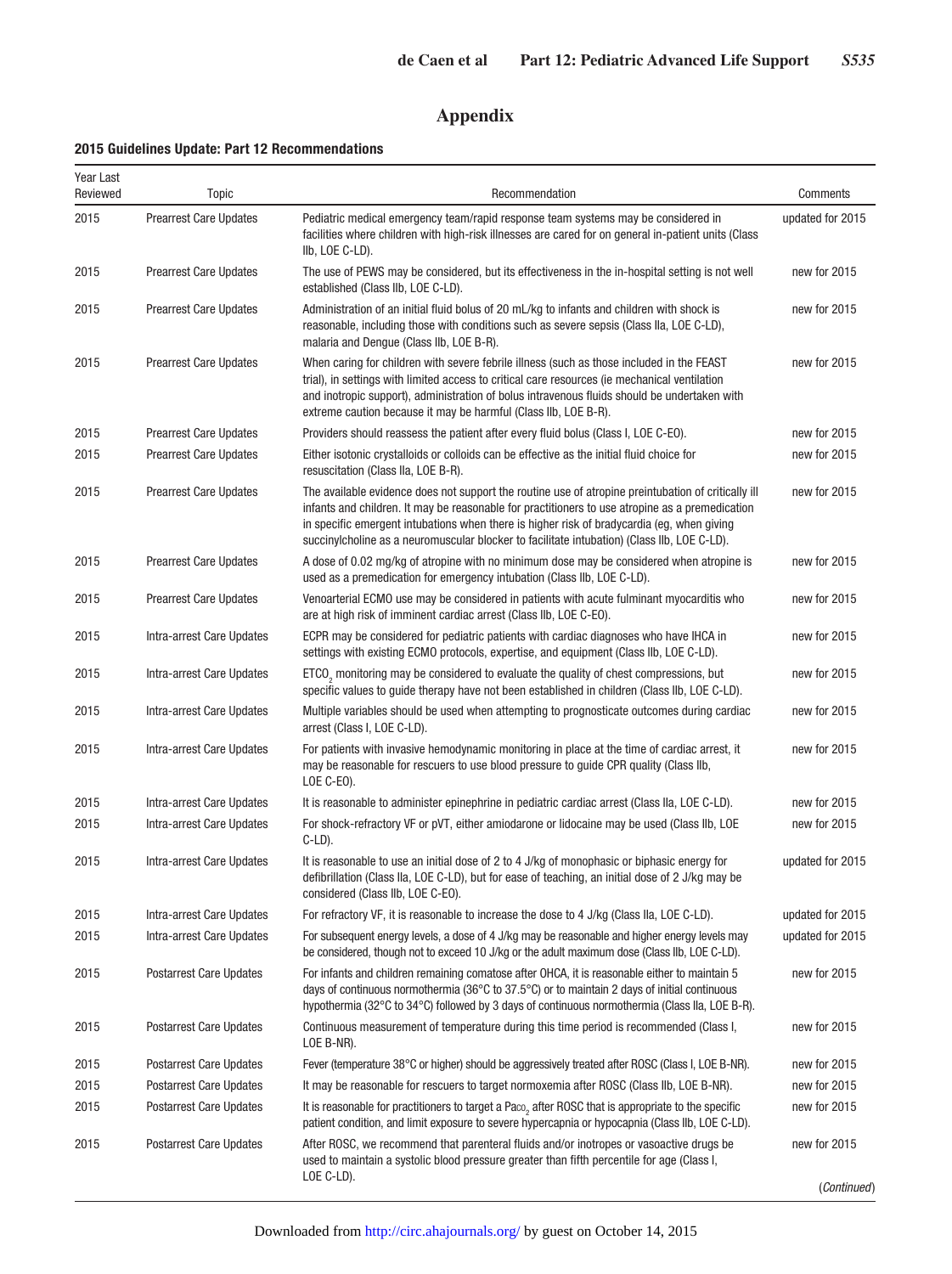## **2015 Guidelines Update: Part 12 Recommendations,** *Continued*

| Year Last<br>Reviewed | Topic                                                                          | Recommendation                                                                                                                                                                                                                                                                                                                  | Comments             |
|-----------------------|--------------------------------------------------------------------------------|---------------------------------------------------------------------------------------------------------------------------------------------------------------------------------------------------------------------------------------------------------------------------------------------------------------------------------|----------------------|
| 2015                  | <b>Postarrest Care Updates</b>                                                 | When appropriate resources are available, continuous arterial pressure monitoring is<br>recommended to identify and treat hypotension (Class I, LOE C-EO).                                                                                                                                                                      | new for 2015         |
| 2015                  | <b>Postarrest Care Updates</b>                                                 | EEGs performed within the first 7 days after pediatric cardiac arrest may be considered in<br>prognosticating neurologic outcome at the time of hospital discharge (Class IIb, LOE C-LD) but<br>should not be used as the sole criterion.                                                                                       | new for 2015         |
| 2015                  | <b>Postarrest Care Updates</b>                                                 | The reliability of any one variable for prognostication in children after cardiac arrest has not<br>been established. Practitioners should consider multiple factors when predicting outcomes in<br>infants and children who achieve ROSC after cardiac arrest (Class I, LOE C-LD).                                             | new for 2015         |
|                       |                                                                                | The following recommendations were not reviewed in 2015. For more information, see the 2010 AHA Guidelines for CPR and ECC, "Part 14: Pediatric Advanced Life Support."                                                                                                                                                         |                      |
| 2010                  | <b>Family Presence During</b><br>Resuscitation                                 | Whenever possible, provide family members with the option of being present during<br>resuscitation of an infant or child (Class I, LOE B).                                                                                                                                                                                      | not reviewed in 2015 |
| 2010                  | Laryngeal Mask Airway<br>(LMA)                                                 | When bag-mask ventilation (see "Bag-Mask Ventilation," below) is unsuccessful and when<br>endotracheal intubation is not possible, the LMA is acceptable when used by experienced<br>providers to provide a patent airway and support ventilation (Class IIa, LOE C).                                                           | not reviewed in 2015 |
| 2010                  | <b>Bag-Mask Ventilation</b>                                                    | In the prehospital setting it is reasonable to ventilate and oxygenate infants and children with a<br>bag-mask device, especially if transport time is short (Class IIa, LOE B).                                                                                                                                                | not reviewed in 2015 |
| 2010                  | Precautions                                                                    | Use only the force and tidal volume needed to just make the chest rise visibly (Class I, LOE C)                                                                                                                                                                                                                                 | not reviewed in 2015 |
| 2010                  | Precautions                                                                    | Avoid delivering excessive ventilation during cardiac arrest (Class III, LOE C).                                                                                                                                                                                                                                                | not reviewed in 2015 |
| 2010                  | Precautions                                                                    | If the infant or child is intubated, ventilate at a rate of about 1 breath every 6 to 8 seconds (8<br>to 10 times per minute) without interrupting chest compressions (Class I, LOE C).                                                                                                                                         | not reviewed in 2015 |
| 2010                  | Precautions                                                                    | It may be reasonable to do the same if an LMA is in place (Class IIb, LOE C).                                                                                                                                                                                                                                                   | not reviewed in 2015 |
| 2010                  | Precautions                                                                    | In the victim with a perfusing rhythm but absent or inadequate respiratory effort, give 1 breath<br>every 3 to 5 seconds (12 to 20 breaths per minute), using the higher rate for the younger child<br>(Class I, LOE C).                                                                                                        | not reviewed in 2015 |
| 2010                  | Two-Person Bag-Mask<br>Ventilation                                             | Apply cricoid pressure in an unresponsive victim to reduce air entry into the stomach (Class<br>Ila, LOE B).                                                                                                                                                                                                                    | not reviewed in 2015 |
| 2010                  | Two-Person Bag-Mask<br>Ventilation                                             | Avoid excessive cricoid pressure so as not to obstruct the trachea (Class III, LOE B)                                                                                                                                                                                                                                           | not reviewed in 2015 |
| 2010                  | <b>Cricoid Pressure During</b><br>Intubation                                   | Do not continue cricoid pressure if it interferes with ventilation or the speed or ease of<br>intubation (Class III, LOE C).                                                                                                                                                                                                    | not reviewed in 2015 |
| 2010                  | <b>Cuffed Versus Uncuffed</b><br><b>Endotracheal Tubes</b>                     | Both cuffed and uncuffed endotracheal tubes are acceptable for intubating infants and<br>children (Class IIa, LOE C).                                                                                                                                                                                                           | not reviewed in 2015 |
| 2010                  | <b>Cuffed Versus Uncuffed</b><br><b>Endotracheal Tubes</b>                     | In certain circumstances (eg, poor lung compliance, high airway resistance, or a large glottic air<br>leak) a cuffed endotracheal tube may be preferable to an uncuffed tube, provided that attention<br>is paid to endotracheal tube size, position, and cuff inflation pressure (Class IIa, LOE B).                           | not reviewed in 2015 |
| 2010                  | <b>Endotracheal Tube Size</b>                                                  | For children between 1 and 2 years of age, it is reasonable to use a cuffed endotracheal tube<br>with an internal diameter of 3.5 mm (Class IIa, LOE B).                                                                                                                                                                        | not reviewed in 2015 |
| 2010                  | <b>Endotracheal Tube Size</b>                                                  | After age 2 it is reasonable to estimate tube size with the following formula (Class IIa, LOE B):<br>Cuffed endotracheal tube ID (mm) 3.5+ (age/4).                                                                                                                                                                             | not reviewed in 2015 |
| 2010                  | <b>Esophageal Detector Device</b><br>(EDD)                                     | If capnography is not available, an esophageal detector device (EDD) may be considered to<br>confirm endotracheal tube placement in children weighing >20 kg with a perfusing rhythm<br>(Class IIb, LOE B), but the data are insufficient to make a recommendation for or against its<br>use in children during cardiac arrest. | not reviewed in 2015 |
| 2010                  | <b>Transtracheal Catheter</b><br>Oxygenation and Ventilation                   | Attempt this procedure only after proper training and with appropriate equipment (Class IIb,<br>$LOE C$ ).                                                                                                                                                                                                                      | not reviewed in 2015 |
| 2010                  | <b>CPR Guidelines for Newborns</b><br>With Cardiac Arrest of<br>Cardiac Origin | It is reasonable to resuscitate newborns with a primary cardiac etiology of arrest, regardless<br>of location, according to infant guidelines, with emphasis on chest compressions (Class IIa,<br>LOE C).                                                                                                                       | not reviewed in 2015 |
| 2010                  | Echocardiography                                                               | When appropriately trained personnel are available, echocardiography may be considered<br>to identify patients with potentially treatable causes of the arrest, particularly pericardial<br>tamponade and inadequate ventricular filling (Class IIb, LOE C).                                                                    | not reviewed in 2015 |
| 2010                  | Intraosseous (IO) Access                                                       | IO access is a rapid, safe, effective, and acceptable route for vascular access in children, and<br>it is useful as the initial vascular access in cases of cardiac arrest (Class I, LOE C).                                                                                                                                    | not reviewed in 2015 |
| 2010                  | <b>Medication Dose Calculation</b>                                             | If the child's weight is unknown, it is reasonable to use a body length tape with precalculated                                                                                                                                                                                                                                 | not reviewed in 2015 |
|                       |                                                                                | doses (Class IIa, LOE C).                                                                                                                                                                                                                                                                                                       | (Continued)          |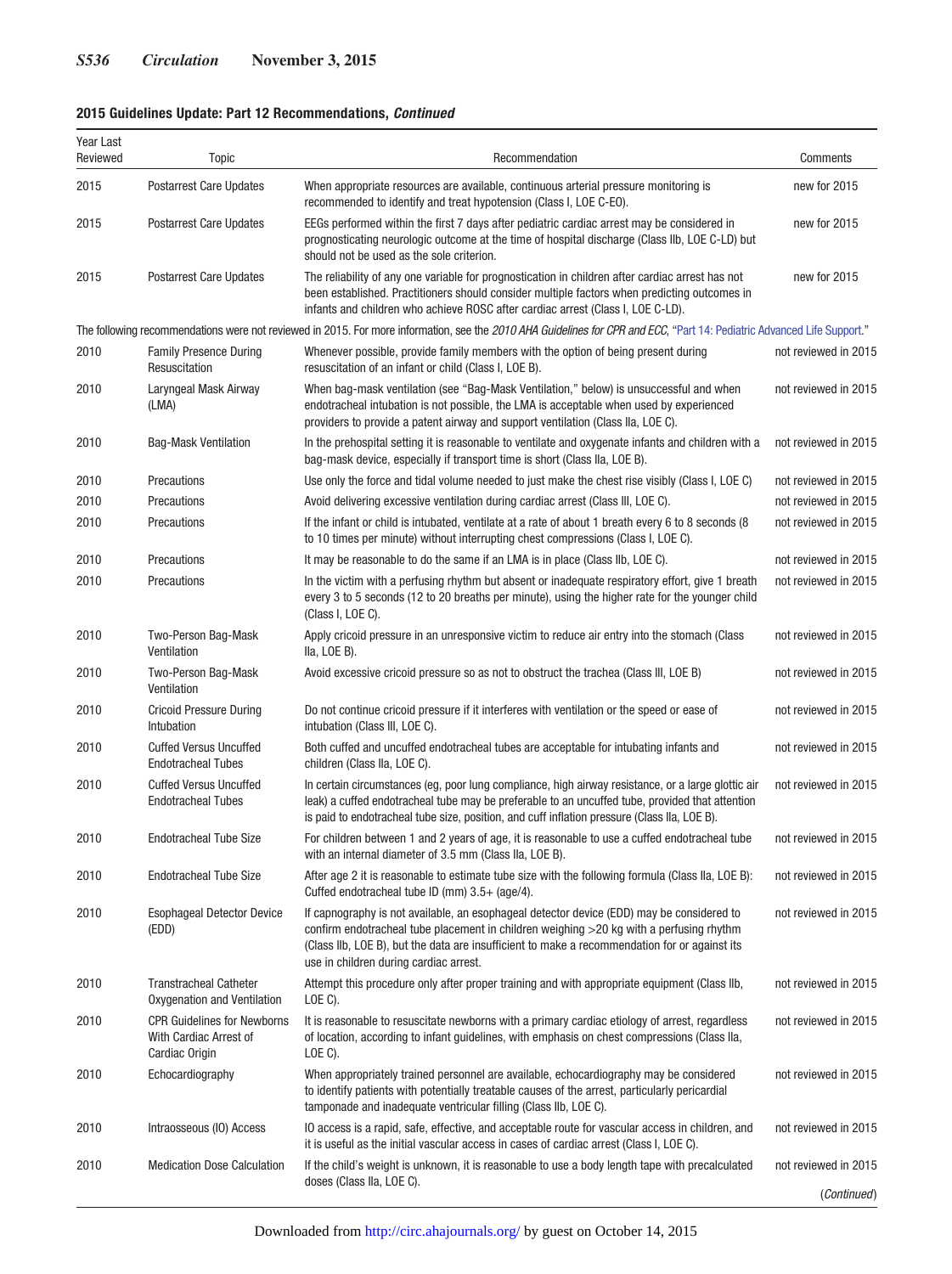## **2015 Guidelines Update: Part 12 Recommendations,** *Continued*

| Year Last<br>Reviewed | Topic                                      | Recommendation                                                                                                                                                                                                                                                                                                                                                                          | Comments             |
|-----------------------|--------------------------------------------|-----------------------------------------------------------------------------------------------------------------------------------------------------------------------------------------------------------------------------------------------------------------------------------------------------------------------------------------------------------------------------------------|----------------------|
| 2010                  | <b>Medication Dose Calculation</b>         | Regardless of the patient's habitus, use the actual body weight for calculating initial<br>resuscitation drug doses or use a body length tape with precalculated doses (Class IIb, LOE C).                                                                                                                                                                                              | not reviewed in 2015 |
| 2010                  | Calcium                                    | Calcium administration is not recommended for pediatric cardiopulmonary arrest in the<br>absence of documented hypocalcemia, calcium channel blocker overdose, hypermagnesemia,<br>or hyperkalemia (Class III, LOE B).                                                                                                                                                                  | not reviewed in 2015 |
| 2010                  | Glucose                                    | Check blood glucose concentration during the resuscitation and treat hypoglycemia promptly<br>(Class I, LOE C).                                                                                                                                                                                                                                                                         | not reviewed in 2015 |
| 2010                  | Sodium Bicarbonate                         | Routine administration of sodium bicarbonate is not recommended in cardiac arrest (Class III, LOE B).                                                                                                                                                                                                                                                                                   | not reviewed in 2015 |
| 2010                  | <b>AEDs</b>                                | If an AED with an attenuator is not available, use an AED with standard electrodes (Class IIa,<br>$LOE C$ ).                                                                                                                                                                                                                                                                            | not reviewed in 2015 |
| 2010                  | AEDs                                       | An AED without a dose attenuator may be used if neither a manual defibrillator nor one with a<br>dose attenuator is available (Class IIb, LOE C).                                                                                                                                                                                                                                       | not reviewed in 2015 |
| 2010                  | <b>Bradycardia</b>                         | Continue to support airway, ventilation, oxygenation, and chest compressions (Class I, LOE B).                                                                                                                                                                                                                                                                                          | not reviewed in 2015 |
| 2010                  | <b>Bradycardia</b>                         | Emergency transcutaneous pacing may be lifesaving if the bradycardia is due to complete<br>heart block or sinus node dysfunction unresponsive to ventilation, oxygenation, chest<br>compressions, and medications, especially if it is associated with congenital or acquired heart<br>disease (Class IIb, LOE C).                                                                      | not reviewed in 2015 |
| 2010                  | Supraventricular Tachycardia               | Attempt vagal stimulation first, unless the patient is hemodynamically unstable or the<br>procedure will unduly delay chemical or electric cardioversion (Class IIa, LOE C).                                                                                                                                                                                                            | not reviewed in 2015 |
| 2010                  | Supraventricular Tachycardia               | An IV/IO dose of verapamil, 0.1 to 0.3 mg/kg is also effective in terminating SVT in older<br>children, but it should not be used in infants without expert consultation (Class III, LOE C)<br>because it may cause potential myocardial depression, hypotension, and cardiac arrest.                                                                                                   | not reviewed in 2015 |
| 2010                  | Supraventricular Tachycardia               | Use sedation, if possible. Start with a dose of 0.5 to 1 J/kg. If unsuccessful, increase the dose<br>to 2 J/kg (Class IIb, LOE C).                                                                                                                                                                                                                                                      | not reviewed in 2015 |
| 2010                  | Supraventricular Tachycardia               | Consider amiodarone 5 mg/kg IO/IV or procainamide 15 mg/kg IO/IV236 for a patient with<br>SVT unresponsive to vagal maneuvers and adenosine and/or electric cardioversion; for<br>hemodynamically stable patients, expert consultation is strongly recommended prior to<br>administration (Class IIb, LOE C).                                                                           | not reviewed in 2015 |
| 2010                  | Wide-Complex (>0.09<br>Second) Tachycardia | Consider electric cardioversion after sedation using a starting energy dose of 0.5 to 1 J/kg. If<br>that fails, increase the dose to 2 J/kg (Class IIb, LOE C).                                                                                                                                                                                                                         | not reviewed in 2015 |
| 2010                  | Wide-Complex (>0.09<br>Second) Tachycardia | Electric cardioversion is recommended using a starting energy dose of 0.5 to 1 J/kg. If that<br>fails, increase the dose to 2 J/kg (Class I, LOE C).                                                                                                                                                                                                                                    | not reviewed in 2015 |
| 2010                  | Septic Shock                               | Early assisted ventilation may be considered as part of a protocol-driven strategy for septic<br>shock (Class IIb, LOE C).                                                                                                                                                                                                                                                              | not reviewed in 2015 |
| 2010                  | Septic Shock                               | Etomidate has been shown to facilitate endotracheal intubation in infants and children with<br>minimal hemodynamic effect, but do not use it routinely in pediatric patients with evidence of<br>septic shock (Class III, LOE B).                                                                                                                                                       | not reviewed in 2015 |
| 2010                  | Trauma                                     | Do not routinely hyperventilate even in case of head injury (Class III, LOE C).                                                                                                                                                                                                                                                                                                         | not reviewed in 2015 |
| 2010                  | Trauma                                     | If the patient has maxillofacial trauma or if you suspect a basilar skull fracture, insert an<br>orogastric rather than a nasogastric tube (Class IIa, LOE C).                                                                                                                                                                                                                          | not reviewed in 2015 |
| 2010                  | Trauma                                     | In the very select circumstances of children with cardiac arrest from penetrating trauma with<br>short transport times, consider performing resuscitative thoracotomy (Class IIb, LOE C).                                                                                                                                                                                               | not reviewed in 2015 |
| 2010                  | Single Ventricle                           | Neonates in a prearrest state due to elevated pulmonary-to-systemic flow ratio prior to<br>Stage I repair might benefit from a Paco, of 50 to 60 mm Hg, which can be achieved during<br>mechanical ventilation by reducing minute ventilation, increasing the inspired fraction of CO <sub>2</sub> ,<br>or administering opioids with or without chemical paralysis (Class IIb, LOE B). | not reviewed in 2015 |
| 2010                  | <b>Single Ventricle</b>                    | Neonates in a low cardiac output state following stage I repair may benefit from systemic<br>vasodilators such as $\alpha$ -adrenergic antagonists (eq. phenoxybenzamine) to treat or ameliorate<br>increased systemic vascular resistance, improve systemic oxygen delivery, and reduce the<br>likelihood of cardiac arrest (Class IIa, LOE B).                                        | not reviewed in 2015 |
| 2010                  | <b>Single Ventricle</b>                    | Other drugs that reduce systemic vascular resistance (eg, milrinone or nipride) may also be<br>considered for patients with excessive Qp:Qs (Class IIa, LOE B).                                                                                                                                                                                                                         | not reviewed in 2015 |
| 2010                  | <b>Single Ventricle</b>                    | During cardiopulmonary arrest, it is reasonable to consider extracorporeal membrane<br>oxygenation (ECMO) for patients with single ventricle anatomy who have undergone Stage I<br>procedure (Class IIa, LOE B).                                                                                                                                                                        | not reviewed in 2015 |
|                       |                                            |                                                                                                                                                                                                                                                                                                                                                                                         | (Continued)          |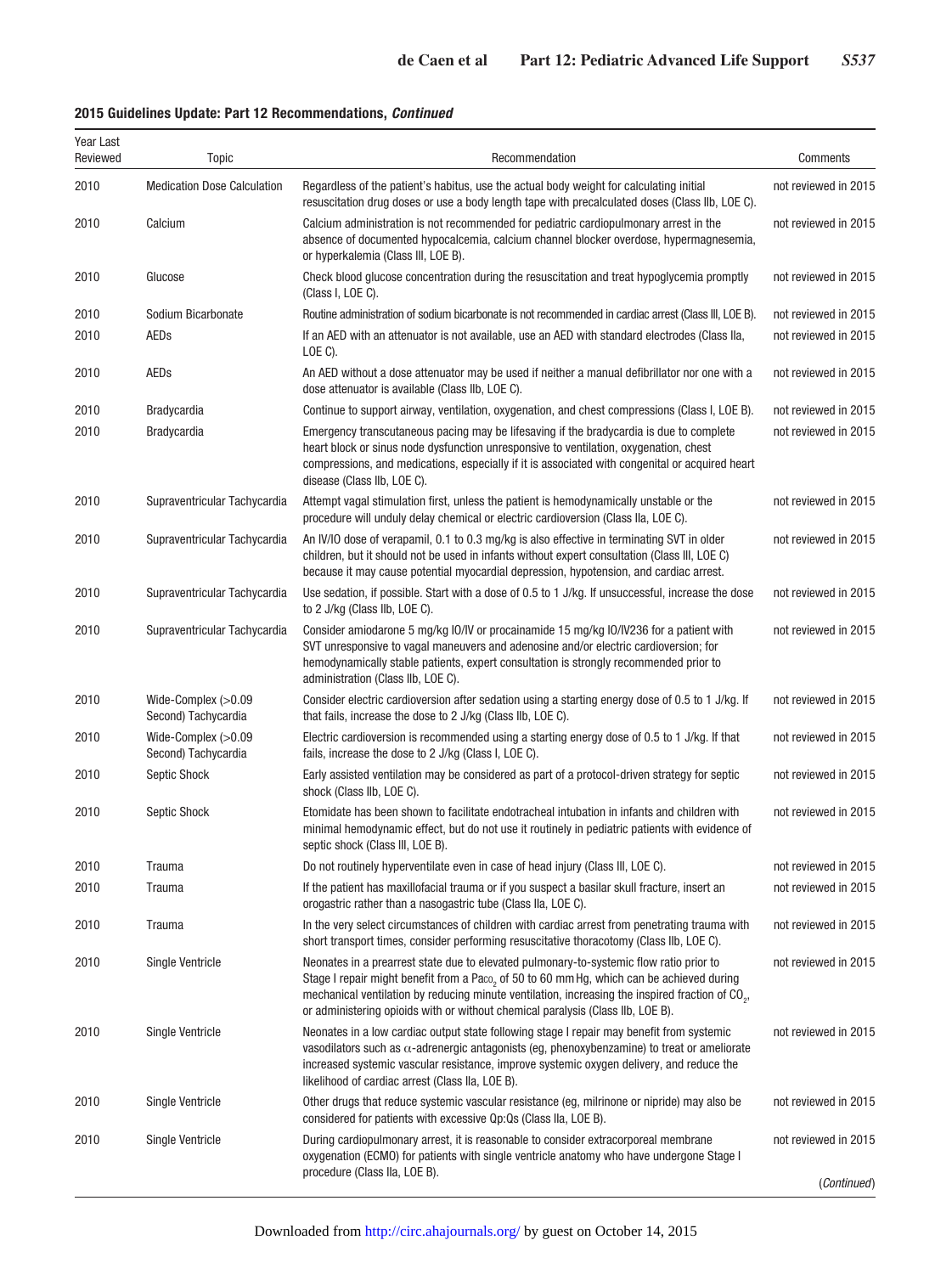## **2015 Guidelines Update: Part 12 Recommendations,** *Continued*

| Year Last<br>Reviewed | Topic                                                                           | Recommendation                                                                                                                                                                                                                      | Comments             |
|-----------------------|---------------------------------------------------------------------------------|-------------------------------------------------------------------------------------------------------------------------------------------------------------------------------------------------------------------------------------|----------------------|
| 2010                  | <b>Single Ventricle</b>                                                         | Hypoventilation may improve oxygen delivery in patients in a prearrest state with Fontan or<br>hemi-Fontan/bidirectional Glenn (BDG) physiology (Class IIa, LOE B).                                                                 | not reviewed in 2015 |
| 2010                  | <b>Single Ventricle</b>                                                         | Negative-pressure ventilation may improve cardiac output (Class IIa, LOE C).                                                                                                                                                        | not reviewed in 2015 |
| 2010                  | <b>Single Ventricle</b>                                                         | During cardiopulmonary arrest, it is reasonable to consider extracorporeal membrane<br>oxygenation (ECMO) for patients with Fontan physiology (Class IIa, LOE C).                                                                   | not reviewed in 2015 |
| 2010                  | <b>Pulmonary Hypertension</b>                                                   | If intravenous or inhaled therapy to decrease pulmonary hypertension has been interrupted,<br>reinstitute it (Class IIa, LOE C).                                                                                                    | not reviewed in 2015 |
| 2010                  | Pulmonary Hypertension                                                          | Consider administering inhaled nitric oxide (iNO) or aerosolized prostacyclin or analogue to<br>reduce pulmonary vascular resistance (Class IIa, LOE C).                                                                            | not reviewed in 2015 |
| 2010                  | Pulmonary Hypertension                                                          | If iNO is not available, consider giving an intravenous bolus of prostacyclin (Class IIa, LOE C).                                                                                                                                   | not reviewed in 2015 |
| 2010                  | <b>Pulmonary Hypertension</b>                                                   | ECMO may be beneficial if instituted early in the resuscitation (Class IIa, LOE C).                                                                                                                                                 | not reviewed in 2015 |
| 2010                  | Cocaine                                                                         | For coronary vasospasm consider nitroglycerin (Class IIa, LOE C), a benzodiazepine, and<br>phentolamine (an $\alpha$ -adrenergic antagonist) (Class IIb, LOE C).                                                                    | not reviewed in 2015 |
| 2010                  | Cocaine                                                                         | Do not give $\beta$ -adrenergic blockers (Class III, LOE C).                                                                                                                                                                        | not reviewed in 2015 |
| 2010                  | Cocaine                                                                         | For ventricular arrhythmia, consider sodium bicarbonate (1 to 2 mEq/kg) administration (Class<br>IIb, LOE C) in addition to standard treatment.                                                                                     | not reviewed in 2015 |
| 2010                  | Cocaine                                                                         | To prevent arrhythmias secondary to myocardial infarction, consider a lidocaine bolus followed<br>by a lidocaine infusion (Class IIb, LOE C).                                                                                       | not reviewed in 2015 |
| 2010                  | <b>Tricyclic Antidepressants</b><br>and Other Sodium Channel<br><b>Blockers</b> | Do not administer Class IA (quinidine, procainamide), Class IC (flecainide, propafenone), or Class<br>III (amiodarone and sotalol) antiarrhythmics, which may exacerbate cardiac toxicity (Class III, LOE C).                       | not reviewed in 2015 |
| 2010                  | <b>Calcium Channel Blockers</b>                                                 | The effectiveness of calcium administration is variable (Class IIb, LOE C).                                                                                                                                                         | not reviewed in 2015 |
| 2010                  | <b>Calcium Channel Blockers</b>                                                 | For bradycardia and hypotension, consider vasopressors and inotropes such as norepinephrine<br>or epinephrine (Class IIb, LOE C).                                                                                                   | not reviewed in 2015 |
| 2010                  | <b>Beta-Adrenergic Blockers</b>                                                 | High-dose epinephrine infusion may be effective (Class IIb, LOE C).                                                                                                                                                                 | not reviewed in 2015 |
| 2010                  | Beta-Adrenergic Blockers                                                        | Consider glucagon (Class IIb, LOE C).                                                                                                                                                                                               | not reviewed in 2015 |
| 2010                  | Beta-Adrenergic Blockers                                                        | Consider an infusion of glucose and insulin (Class IIb, LOE C).                                                                                                                                                                     | not reviewed in 2015 |
| 2010                  | Beta-Adrenergic Blockers                                                        | There are insufficient data to make a recommendation for or against using calcium (Class IIb,<br>LOE C).                                                                                                                            | not reviewed in 2015 |
| 2010                  | Beta-Adrenergic Blockers                                                        | Calcium may be considered if glucagon and catecholamines are ineffective (Class IIb, LOE C).                                                                                                                                        | not reviewed in 2015 |
| 2010                  | Opioids                                                                         | Support of oxygenation and ventilation is the initial treatment for severe respiratory depression<br>from any cause (Class I).                                                                                                      | not reviewed in 2015 |
| 2010                  | Opioids                                                                         | Naloxone reverses the respiratory depression of narcotic overdose (Class I, LOE B).                                                                                                                                                 | not reviewed in 2015 |
| 2010                  | <b>Respiratory System</b>                                                       | Monitor exhaled CO <sub>2</sub> (PETCO <sub>2</sub> ), especially during transport and diagnostic procedures (Class IIa,<br>LOE B).                                                                                                 | not reviewed in 2015 |
| 2010                  | Dopamine                                                                        | Titrate dopamine to treat shock that is unresponsive to fluids and when systemic vascular<br>resistance is low (Class IIb, LOE C).                                                                                                  | not reviewed in 2015 |
| 2010                  | Inodilators                                                                     | It is reasonable to use an inodilator in a highly monitored setting for treatment of myocardial<br>dysfunction with increased systemic or pulmonary vascular resistance (Class IIa, LOE B).                                         | not reviewed in 2015 |
| 2010                  | Neurologic System                                                               | It is reasonable for adolescents resuscitated from sudden, witnessed, out-of-hospital VF<br>cardiac arrest (Class IIa, LOE C).                                                                                                      | not reviewed in 2015 |
| 2010                  | Neurologic System                                                               | Monitor temperature continuously, if possible, and treat fever $(>38^{\circ}C)$ aggressively with<br>antipyretics and cooling devices because fever adversely influences recovery from ischemic<br>brain injury (Class IIa, LOE C). | not reviewed in 2015 |
| 2010                  | Interhospital Transport                                                         | Monitor exhaled CO <sub>2</sub> (qualitative colorimetric detector or capnography) during interhospital or<br>intrahospital transport of intubated patients (Class IIa, LOE B).                                                     | not reviewed in 2015 |
| 2010                  | <b>Family Presence During</b><br>Resuscitation                                  | Whenever possible, provide family members with the option of being present during<br>resuscitation of an infant or child (Class I, LOE B).                                                                                          | not reviewed in 2015 |
| 2010                  | <b>Family Presence During</b><br>Resuscitation                                  | If the presence of family members creates undue staff stress or is considered detrimental to the<br>resuscitation, then family members should be respectfully asked to leave (Class IIa, LOE C).                                    | not reviewed in 2015 |
| 2010                  | <b>Sudden Unexplained Deaths</b>                                                | Refer families of patients that do not have a cause of death found on autopsy to a healthcare<br>provider or center with expertise in arrhythmias (Class I, LOE C).                                                                 | not reviewed in 2015 |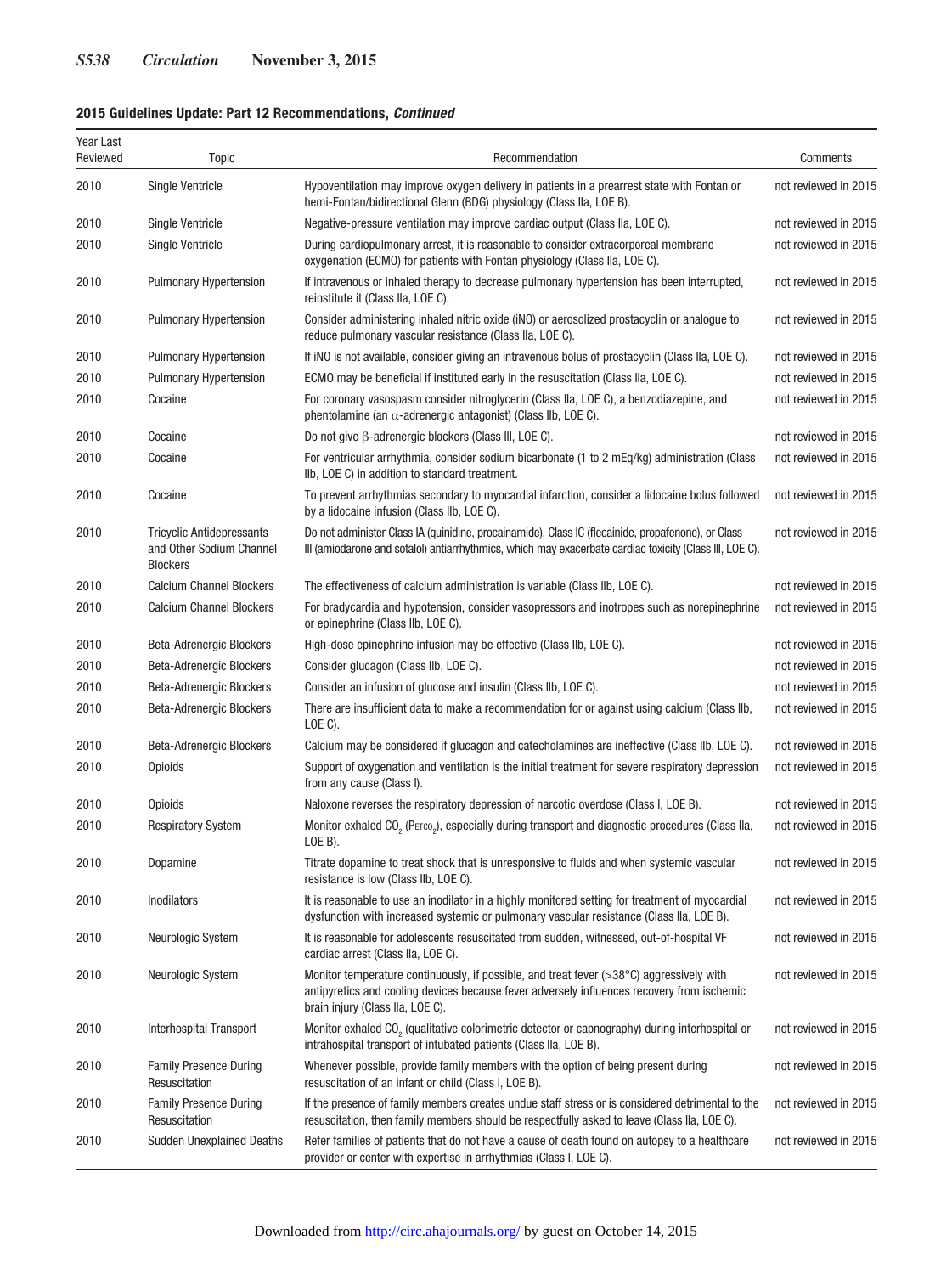#### **References**

- 1. Girotra S, Spertus JA, Li Y, Berg RA, Nadkarni VM, Chan PS; American Heart Association Get With The Guidelines–Resuscitation Investigators. Survival trends in pediatric in-hospital cardiac arrests: an analysis from Get With The Guidelines-Resuscitation. *Circ Cardiovasc Qual Outcomes*. 2013;6:42–49. doi: 10.1161/CIRCOUTCOMES.112.967968.
- 2. Wolfe H, Zebuhr C, Topjian AA, Nishisaki A, Niles DE, Meaney PA, Boyle L, Giordano RT, Davis D, Priestley M, Apkon M, Berg RA, Nadkarni VM, Sutton RM. Interdisciplinary ICU cardiac arrest debriefing improves survival outcomes. *Crit Care Med*. 2014;42:1688–1695. doi: 10.1097/CCM.0000000000000327.
- 3. Matos RI, Watson RS, Nadkarni VM, Huang HH, Berg RA, Meaney PA, Carroll CL, Berens RJ, Praestgaard A, Weissfeld L, Spinella PC; American Heart Association's Get With The Guidelines–Resuscitation (Formerly the National Registry of Cardiopulmonary Resuscitation) Investigators. Duration of cardiopulmonary resuscitation and illness category impact survival and neurologic outcomes for in-hospital pediatric cardiac arrests. *Circulation*. 2013;127:442–451. doi: 10.1161/CIRCULATIONAHA.112.125625.
- 4. Berg RA, Sutton RM, Holubkov R, Nicholson CE, Dean JM, Harrison R, Heidemann S, Meert K, Newth C, Moler F, Pollack M, Dalton H, Doctor A, Wessel D, Berger J, Shanley T, Carcillo J, Nadkarni VM; Eunice Kennedy Shriver National Institute of Child Health and Human Development Collaborative Pediatric Critical Care Research Network and for the American Heart Association's Get With The Guidelines-Resuscitation (formerly the National Registry of Cardiopulmonary Resuscitation) Investigators. Ratio of PICU versus ward cardiopulmonary resuscitation events is increasing. *Crit Care Med*. 2013;41:2292–2297. doi: 10.1097/CCM.0b013e31828cf0c0.
- 5. Atkins DL, Everson-Stewart S, Sears GK, Daya M, Osmond MH, Warden CR, Berg RA; Resuscitation Outcomes Consortium Investigators. Epidemiology and outcomes from out-of-hospital cardiac arrest in children: the Resuscitation Outcomes Consortium Epistry-Cardiac Arrest. *Circulation*. 2009;119:1484–1491. doi: 10.1161/ CIRCULATIONAHA.108.802678.
- 6. Sutton RM, Case E, Brown SP, Atkins DL, Nadkarni VM, Kaltman J, Callaway C, Idris A, Nichol G, Hutchison J, Drennan IR, Austin M, Daya M, Cheskes S, Nuttall J, Herren H, Christenson J, Andrusiek D, Vaillancourt C, Menegazzi JJ, Rea TD, Berg RA, ROC Investigators. A quantitative analysis of out-of-hospital pediatric and adolescent resuscitation quality. A report from the ROC Epistry‒Cardiac Arrest. *Resuscitation*. 2015;93:150–157. doi: 10.1016/j.resuscitation.2015.04.010.
- 7. International Liaison Committee on Resuscitation. Part 6: paediatric basic and advanced life support: 2005 International Consensus on Cardiopulmonary Resuscitation and Emergency Cardiovascular Care Science With Treatment Recommendations. *Resuscitation*. 2005;67:271–291.
- 8. de Caen AR, Kleinman ME, Chameides L, Atkins DL, Berg RA, Berg MD, Bhanji F, Biarent D, Bingham R, Coovadia AH, Hazinski MF, Hickey RW, Nadkarni VM, Reis AG, Rodriguez-Nunez A, Tibballs J, Zaritsky AL, Zideman D; Paediatric Basic and Advanced Life Support Chapter Collaborators. Part 10: Paediatric basic and advanced life support: 2010 International Consensus on Cardiopulmonary Resuscitation and Emergency Cardiovascular Care Science With Treatment Recommendations. *Resuscitation*. 2010;81 suppl 1:e213–e259. doi: 10.1016/j.resuscitation.2010.08.028.
- 9. Morley PT, Lang E, Aickin R, Billi JE, Eigel B, Ferrer JME, Finn JC, Gent LM, Griffin RE, Hazinski MF, Maconochie IK, Montgomery WH, Morrison LJ, Nadkarni VM, Nikolaou NI, Nolan JP, Perkins GD, Sayre MR, Travers AH, Wyllie J, Zideman DA, Part 2: evidence evaluation and management of conflicts of interest: 2015 International Consensus on Cardiopulmonary Resuscitation and Emergency Cardiovascular Care Science With Treatment Recommendations. *Circulation*. 2015;132(suppl 1):S40–S50. doi: 10.1161/ CIR.0000000000000271.
- 10. Lang E, Morley PT, Aickin R, Billi JE, Eigel B, Ferrer JME, Finn JC, Gent LM, Griffin RE, Hazinski MF, Maconochie IK, Montgomery WH, Morrison LJ, Nadkarni VM, Nikolaou NI, Nolan JP, Perkins GD, Sayre MR, Travers AH, Wyllie J, Zideman DA. Part 2: evidence evaluation and management of conflicts of interest: 2015 International Liaison Committee on Resuscitation Consensus on Cardiopulmonary Resuscitation and Emergency Cardiovascular Care Science and Treatment Recommendations. *Resuscitation*. 2015. In press.
- 11. Kleinman ME, Chameides L, Schexnayder SM, Samson RA, Hazinski MF, Atkins DL, Berg MD, de Caen AR, Fink EL, Freid EB, Hickey RW, Marino BS, Nadkarni VM, Proctor LT, Qureshi FA, Sartorelli K, Topjian A, van der Jagt EW, Zaritsky AL. Part 14: pediatric advanced life support: 2010 American Heart Association Guidelines

for Cardiopulmonary Resuscitation and Emergency Cardiovascular Care. *Circulation*. 2010;122(suppl 3):S876–S908. doi: 10.1161/ CIRCULATIONAHA.110.971101.

- 12. de Caen AR, Maconochie IK, Aickin R, Atkins DL, Biarent D, Guerguerian AM, Kleinman ME, Kloeck DA, Meaney PA, Nadkarni VM, Ng KC, Nuthall G, Reis AG, Shimizu N, Tibballs J, Veliz Pintos R; on behalf of the Pediatric Basic Life Support and Pediatric Advanced Life Support Chapter Collaborators. Part 6: pediatric basic life support and pediatric advanced life support: 2015 International Consensus on Cardiopulmonary Resuscitation and Emergency Cardiovascular Care Science With Treatment Recommendations. *Circulation*. 2015;132(suppl 1):S177–S203. doi: 10.1161/CIR.0000000000000275.
- 13. Maconochie IK, de Caen AR, Aickin R, Atkins DL, Biarent D, Guerguerian AM, Kleinman ME, Kloeck DA, Meaney PA, Nadkarni VM, Ng KC, Nuthall G, Reis AG, Shimizu N, Tibballs J, Veliz Pintos R; on behalf of the Pediatric Basic Life Support and Pediatric Advanced Life Support Chapter Collaborators. Part 6: pediatric basic life support and pediatric advanced life support: 2015 International Consensus on Cardiopulmonary Resuscitation and Emergency Cardiovascular Care Science With Treatment Recommendations. *Resuscitation*. 2015. In press.
- 14. Anwar-ul-Haque, Saleem AF, Zaidi S, Haider SR. Experience of pediatric rapid response team in a tertiary care hospital in Pakistan. *Indian J Pediatr*. 2010;77:273–276.
- 15. Hunt EA, Zimmer KP, Rinke ML, Shilkofski NA, Matlin C, Garger C, Dickson C, Miller MR. Transition from a traditional code team to a medical emergency team and categorization of cardiopulmonary arrests in a children's center. *Arch Pediatr Adolesc Med*. 2008;162:117–122. doi: 10.1001/archpediatrics.2007.33.
- 16. Sharek PJ, Parast LM, Leong K, Coombs J, Earnest K, Sullivan J, Frankel LR, Roth SJ. Effect of a rapid response team on hospital-wide mortality and code rates outside the ICU in a Children's Hospital. *JAMA*. 2007;298:2267–2274. doi: 10.1001/jama.298.19.2267.
- 17. Kotsakis A, Lobos AT, Parshuram C, Gilleland J, Gaiteiro R, Mohseni-Bod H, Singh R, Bohn D; Ontario Pediatric Critical Care Response Team Collaborative. Implementation of a multicenter rapid response system in pediatric academic hospitals is effective. *Pediatrics*. 2011;128:72–78. doi: 10.1542/peds.2010-0756.
- 18. Hanson CC, Randolph GD, Erickson JA, Mayer CM, Bruckel JT, Harris BD, Willis TS. A reduction in cardiac arrests and duration of clinical instability after implementation of a paediatric rapid response system. *Postgrad Med J*. 2010;86:314–318. doi: 10.1136/qshc.2007.026054.
- 19. Zenker P, Schlesinger A, Hauck M, Spencer S, Hellmich T, Finkelstein M, Thygeson MV, Billman G. Implementation and impact of a rapid response team in a children's hospital. *Jt Comm J Qual Patient Saf*. 2007;33:418–425.
- 20. Brilli RJ, Gibson R, Luria JW, Wheeler TA, Shaw J, Linam M, Kheir J, McLain P, Lingsch T, Hall-Haering A, McBride M. Implementation of a medical emergency team in a large pediatric teaching hospital prevents respiratory and cardiopulmonary arrests outside the intensive care unit. *Pediatr Crit Care Med*. 2007;8:236–246; quiz 247. doi: 10.1097/01. PCC.0000262947.72442.EA.
- 21. Tibballs J, Kinney S. Reduction of hospital mortality and of preventable cardiac arrest and death on introduction of a pediatric medical emergency team. *Pediatr Crit Care Med*. 2009;10:306–312. doi: 10.1097/PCC.0b013e318198b02c.
- 22. Randhawa S, Roberts-Turner R, Woronick K, DuVal J. Implementing and sustaining evidence-based nursing practice to reduce pediatric cardiopulmonary arrest. *West J Nurs Res*. 2011;33:443–456. doi: 10.1177/0193945910379585.
- 23. Carcillo JA, Davis AL, Zaritsky A. Role of early fluid resuscitation in pediatric septic shock. *JAMA*. 1991;266:1242–1245.
- 24. Hartman ME, Linde-Zwirble WT, Angus DC, Watson RS. Trends in the epidemiology of pediatric severe sepsis. *Pediatr Crit Care Med*. 2013;14:686–693. doi: 10.1097/PCC.0b013e3182917fad.
- 25. Balamuth F, Weiss SL, Neuman MI, Scott H, Brady PW, Paul R, Farris RW, McClead R, Hayes K, Gaieski D, Hall M, Shah SS, Alpern ER. Pediatric severe sepsis in U.S. children's hospitals. *Pediatr Crit Care Med*. 2014;15:798–805. doi: 10.1097/PCC.0000000000000225.
- 26. Maitland K, Kiguli S, Opoka RO, Engoru C, Olupot-Olupot P, Akech SO, Nyeko R, Mtove G, Reyburn H, Lang T, Brent B, Evans JA, Tibenderana JK, Crawley J, Russell EC, Levin M, Babiker AG, Gibb DM; FEAST Trial Group. Mortality after fluid bolus in African children with severe infection. *N Engl J Med*. 2011;364:2483–2495. doi: 10.1056/NEJMoa1101549.
- 27. Upadhyay M, Singhi S, Murlidharan J, Kaur N, Majumdar S. Randomized evaluation of fluid resuscitation with crystalloid (saline) and colloid (polymer from degraded gelatin in saline) in pediatric septic shock. *Indian Pediatr*. 2005;42:223–231.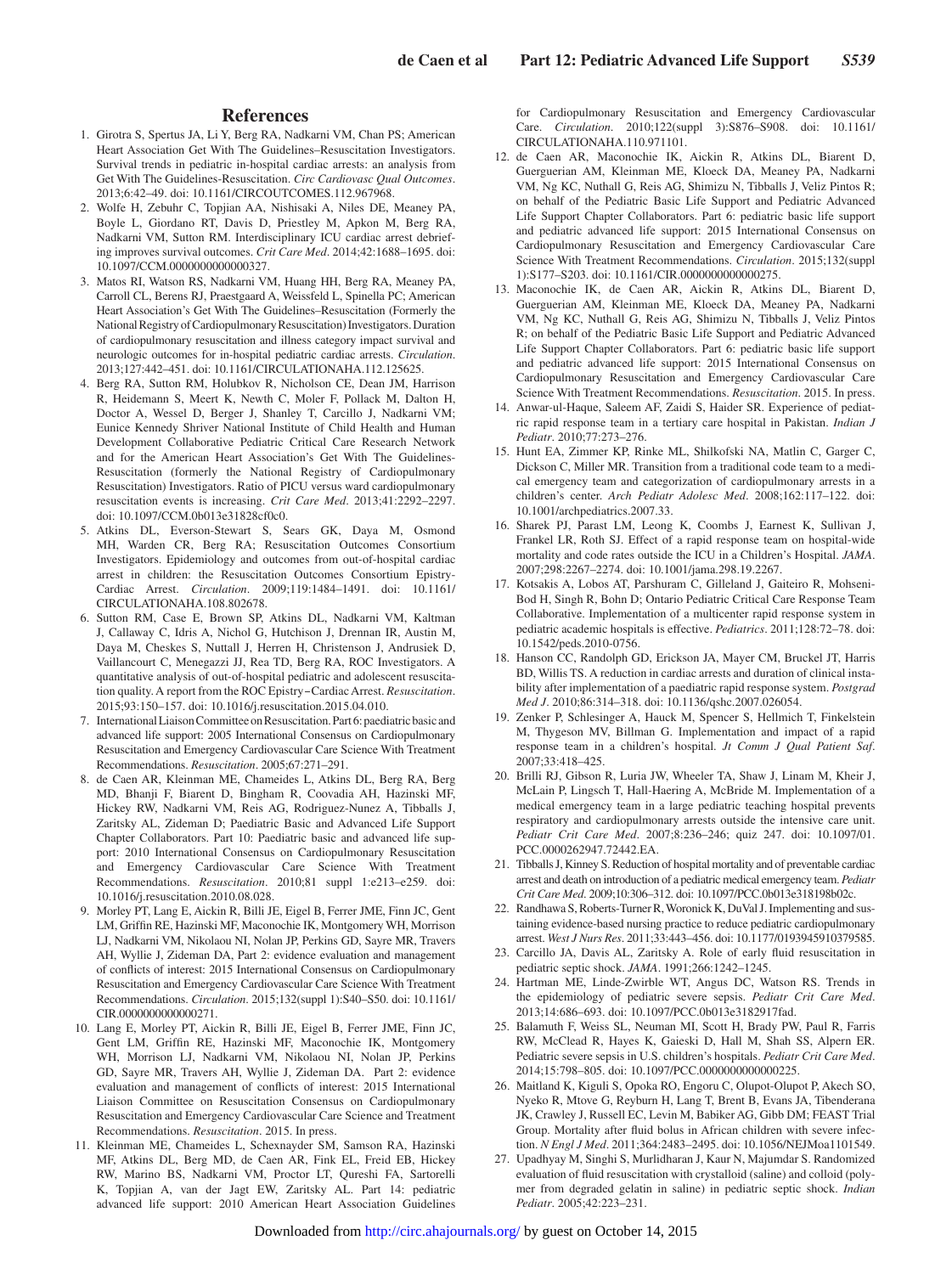- 28. Maitland K, Pamba A, Newton CR, Levin M. Response to volume resuscitation in children with severe malaria. *Pediatr Crit Care Med*. 2003;4:426– 431. doi: 10.1097/01.PCC.0000090293.32810.4E.
- 29. Cifra H, Velasco J. A comparative study of the efficacy of 6% Haes-Steril and Ringer's lactate in the management of dengue shock syndrome. *Crit Care Shock*. 2003;6:95–100.
- 30. Dung NM, Day NP, Tam DT, Loan HT, Chau HT, Minh LN, Diet TV, Bethell DB, Kneen R, Hien TT, White NJ, Farrar JJ. Fluid replacement in dengue shock syndrome: a randomized, double-blind comparison of four intravenous-fluid regimens. *Clin Infect Dis*. 1999;29:787–794. doi: 10.1086/520435.
- 31. Ngo NT, Cao XT, Kneen R, Wills B, Nguyen VM, Nguyen TQ, Chu VT, Nguyen TT, Simpson JA, Solomon T, White NJ, Farrar J. Acute management of dengue shock syndrome: a randomized double-blind comparison of 4 intravenous fluid regimens in the first hour. *Clin Infect Dis*. 2001;32:204–213. doi: 10.1086/318479.
- 32. Wills BA, Nguyen MD, Ha TL, Dong TH, Tran TN, Le TT, Tran VD, Nguyen TH, Nguyen VC, Stepniewska K, White NJ, Farrar JJ. Comparison of three fluid solutions for resuscitation in dengue shock syndrome. *N Engl J Med*. 2005;353:877–889. doi: 10.1056/NEJMoa044057.
- 33. Jones P, Peters MJ, Pinto da Costa N, Kurth T, Alberti C, Kessous K, Lode N, Dauger S. Atropine for critical care intubation in a cohort of 264 children and reduced mortality unrelated to effects on bradycardia. *PLoS One*. 2013;8:e57478. doi: 10.1371/journal.pone.0057478.
- 34. Jones P, Dauger S, Denjoy I, Pinto da Costa N, Alberti C, Boulkedid R, Peters MJ. The effect of atropine on rhythm and conduction disturbances during 322 critical care intubations. *Pediatr Crit Care Med*. 2013;14:e289– e297. doi: 10.1097/PCC.0b013e31828a8624.
- 35. Fastle RK, Roback MG. Pediatric rapid sequence intubation: incidence of reflex bradycardia and effects of pretreatment with atropine. *Pediatr Emerg Care*. 2004;20:651–655.
- 36. Dauchot P, Gravenstein JS. Effects of atropine on the electrocardiogram in different age groups. *Clin Pharmacol Ther*. 1971;12:274–280.
- 37. Teele SA, Allan CK, Laussen PC, Newburger JW, Gauvreau K, Thiagarajan RR. Management and outcomes in pediatric patients presenting with acute fulminant myocarditis. *J Pediatr*. 2011;158:638–643.e1. doi: 10.1016/j. jpeds.2010.10.015.
- 38. de Mos N, van Litsenburg RR, McCrindle B, Bohn DJ, Parshuram CS. Pediatric in-intensive-care-unit cardiac arrest: incidence, survival, and predictive factors. *Crit Care Med*. 2006;34:1209–1215. doi: 10.1097/01. CCM.0000208440.66756.C2.
- 39. Wu ET, Li MJ, Huang SC, Wang CC, Liu YP, Lu FL, Ko WJ, Wang MJ, Wang JK, Wu MH. Survey of outcome of CPR in pediatric in-hospital cardiac arrest in a medical center in Taiwan. *Resuscitation*. 2009;80:443–448. doi: 10.1016/j.resuscitation.2009.01.006.
- 40. Lowry AW, Morales DL, Graves DE, Knudson JD, Shamszad P, Mott AR, Cabrera AG, Rossano JW. Characterization of extracorporeal membrane oxygenation for pediatric cardiac arrest in the United States: analysis of the kids' inpatient database. *Pediatr Cardiol*. 2013;34:1422–1430. doi: 10.1007/s00246-013-0666-8.
- 41. Odegard KC, Bergersen L, Thiagarajan R, Clark L, Shukla A, Wypij D, Laussen PC. The frequency of cardiac arrests in patients with congenital heart disease undergoing cardiac catheterization. *Anesth Analg*. 2014;118:175–182. doi: 10.1213/ANE.0b013e3182908bcb.
- 42. Ortmann L, Prodhan P, Gossett J, Schexnayder S, Berg R, Nadkarni V, Bhutta A; American Heart Association's Get With The Guidelines–Resuscitation Investigators. Outcomes after in-hospital cardiac arrest in children with cardiac disease: a report from Get With The Guidelines–Resuscitation. *Circulation*. 2011;124:2329–2337. doi: 10.1161/CIRCULATIONAHA.110.013466.
- 43. Morris MC, Wernovsky G, Nadkarni VM. Survival outcomes after extracorporeal cardiopulmonary resuscitation instituted during active chest compressions following refractory in-hospital pediatric cardiac arrest. *Pediatr Crit Care Med*. 2004;5:440–446.
- 44. Raymond TT, Cunnyngham CB, Thompson MT, Thomas JA, Dalton HJ, Nadkarni VM; American Heart Association National Registry of CPR Investigators. Outcomes among neonates, infants, and children after extracorporeal cardiopulmonary resuscitation for refractory inhospital pediatric cardiac arrest: a report from the National Registry of Cardiopulmonary Resuscitation. *Pediatr Crit Care Med*. 2010;11:362–371. doi: 10.1097/ PCC.0b013e3181c0141b.
- 45. Hamrick JL, Hamrick JT, Lee JK, Lee BH, Koehler RC, Shaffner DH. Efficacy of chest compressions directed by end-tidal CO2 feedback in a pediatric resuscitation model of basic life support. *J Am Heart Assoc*. 2014;3:e000450. doi: 10.1161/JAHA.113.000450.
- 46. Sheak KR, Wiebe DJ, Leary M, Babaeizadeh S, Yuen TC, Zive D, Owens PC, Edelson DP, Daya MR, Idris AH, Abella BS. Quantitative relationship

between end-tidal carbon dioxide and CPR quality during both in-hospital and out-of-hospital cardiac arrest. *Resuscitation*. 2015;89:149–154. doi: 10.1016/j.resuscitation.2015.01.026.

- 47. Kitamura T, Iwami T, Kawamura T, Nagao K, Tanaka H, Nadkarni VM, Berg RA, Hiraide A; implementation working group for All-Japan Utstein Registry of the Fire and Disaster Management Agency. Conventional and chest-compression-only cardiopulmonary resuscitation by bystanders for children who have out-of-hospital cardiac arrests: a prospective, nationwide, population-based cohort study. *Lancet*. 2010;375:1347–1354. doi: 10.1016/S0140-6736(10)60064-5.
- 48. Young KD, Gausche-Hill M, McClung CD, Lewis RJ. A prospective, population-based study of the epidemiology and outcome of out-of-hospital pediatric cardiopulmonary arrest. *Pediatrics*. 2004;114:157–164.
- 49. Moler FW, Donaldson AE, Meert K, Brilli RJ, Nadkarni V, Shaffner DH, Schleien CL, Clark RS, Dalton HJ, Statler K, Tieves KS, Hackbarth R, Pretzlaff R, van der Jagt EW, Pineda J, Hernan L, Dean JM; Pediatric Emergency Care Applied Research Network. Multicenter cohort study of out-of-hospital pediatric cardiac arrest. *Crit Care Med*. 2011;39:141–149. doi: 10.1097/CCM.0b013e3181fa3c17.
- 50. López-Herce J, García C, Rodríguez-Núñez A, Domínguez P, Carrillo A, Calvo C, Delgado MA; Spanish Study Group of Cardiopulmonary Arrest in Children. Long-term outcome of paediatric cardiorespiratory arrest in Spain. *Resuscitation*. 2005;64:79–85. doi: 10.1016/j.resuscitation.2004.07.010.
- 51. Reis AG, Nadkarni V, Perondi MB, Grisi S, Berg RA. A prospective investigation into the epidemiology of in-hospital pediatric cardiopulmonary resuscitation using the international Utstein reporting style. *Pediatrics*. 2002;109:200–209.
- 52. Haque A, Rizvi A, Bano S. Outcome of in-hospital pediatric cardiopulmonary arrest from a single center in Pakistan. *Indian J Pediatr*. 2011;78:1356–1360. doi: 10.1007/s12098-011-0439-4.
- 53. Meert KL, Donaldson A, Nadkarni V, Tieves KS, Schleien CL, Brilli RJ, Clark RS, Shaffner DH, Levy F, Statler K, Dalton HJ, van der Jagt EW, Hackbarth R, Pretzlaff R, Hernan L, Dean JM, Moler FW; Pediatric Emergency Care Applied Research Network. Multicenter cohort study of in-hospital pediatric cardiac arrest. *Pediatr Crit Care Med*. 2009;10:544– 553. doi: 10.1097/PCC.0b013e3181a7045c.
- 54. López-Herce J, Del Castillo J, Matamoros M, Cañadas S, Rodriguez-Calvo A, Cecchetti C, Rodriguez-Núñez A, Alvarez AC; Iberoamerican Pediatric Cardiac Arrest Study Network RIBEPCI. Factors associated with mortality in pediatric in-hospital cardiac arrest: a prospective multicenter multinational observational study. *Intensive Care Med*. 2013;39:309–318. doi: 10.1007/s00134-012-2709-7.
- 55. Tibballs J, Kinney S. A prospective study of outcome of in-patient paediatric cardiopulmonary arrest. *Resuscitation*. 2006;71:310–318. doi: 10.1016/j.resuscitation.2006.05.009.
- 56. Sutton RM, Friess SH, Bhalala U, Maltese MR, Naim MY, Bratinov G, Niles D, Nadkarni VM, Becker LB, Berg RA. Hemodynamic directed CPR improves short-term survival from asphyxia-associated cardiac arrest. *Resuscitation*. 2013;84:696–701. doi: 10.1016/j. resuscitation.2012.10.023.
- 57. Friess SH, Sutton RM, Bhalala U, Maltese MR, Naim MY, Bratinov G, Weiland TR 3rd, Garuccio M, Nadkarni VM, Becker LB, Berg RA. Hemodynamic directed cardiopulmonary resuscitation improves shortterm survival from ventricular fibrillation cardiac arrest. *Crit Care Med*. 2013;41:2698–2704. doi: 10.1097/CCM.0b013e318298ad6b.
- 58. Enright K, Turner C, Roberts P, Cheng N, Browne G. Primary cardiac arrest following sport or exertion in children presenting to an emergency department: chest compressions and early defibrillation can save lives, but is intravenous epinephrine always appropriate? *Pediatr Emerg Care*. 2012;28:336–339. doi: 10.1097/PEC.0b013e31824d8c78.
- 59. Dieckmann RA, Vardis R. High-dose epinephrine in pediatric out-of-hospital cardiopulmonary arrest. *Pediatrics*. 1995;95:901–913.
- 60. Jacobs IG, Finn JC, Jelinek GA, Oxer HF, Thompson PL. Effect of adrenaline on survival in out-of-hospital cardiac arrest: a randomised doubleblind placebo-controlled trial. *Resuscitation*. 2011;82:1138–1143. doi: 10.1016/j.resuscitation.2011.06.029.
- 61. Valdes SO, Donoghue AJ, Hoyme DB, Hammond R, Berg MD, Berg RA, Samson RA; American Heart Association Get With The Guidelines-Resuscitation Investigators. Outcomes associated with amiodarone and lidocaine in the treatment of in-hospital pediatric cardiac arrest with pulseless ventricular tachycardia or ventricular fibrillation. *Resuscitation*. 2014;85:381–386. doi: 10.1016/j.resuscitation.2013.12.008.
- 62. Gutgesell HP, Tacker WA, Geddes LA, Davis S, Lie JT, McNamara DG. Energy dose for ventricular defibrillation of children. *Pediatrics*. 1976;58:898–901.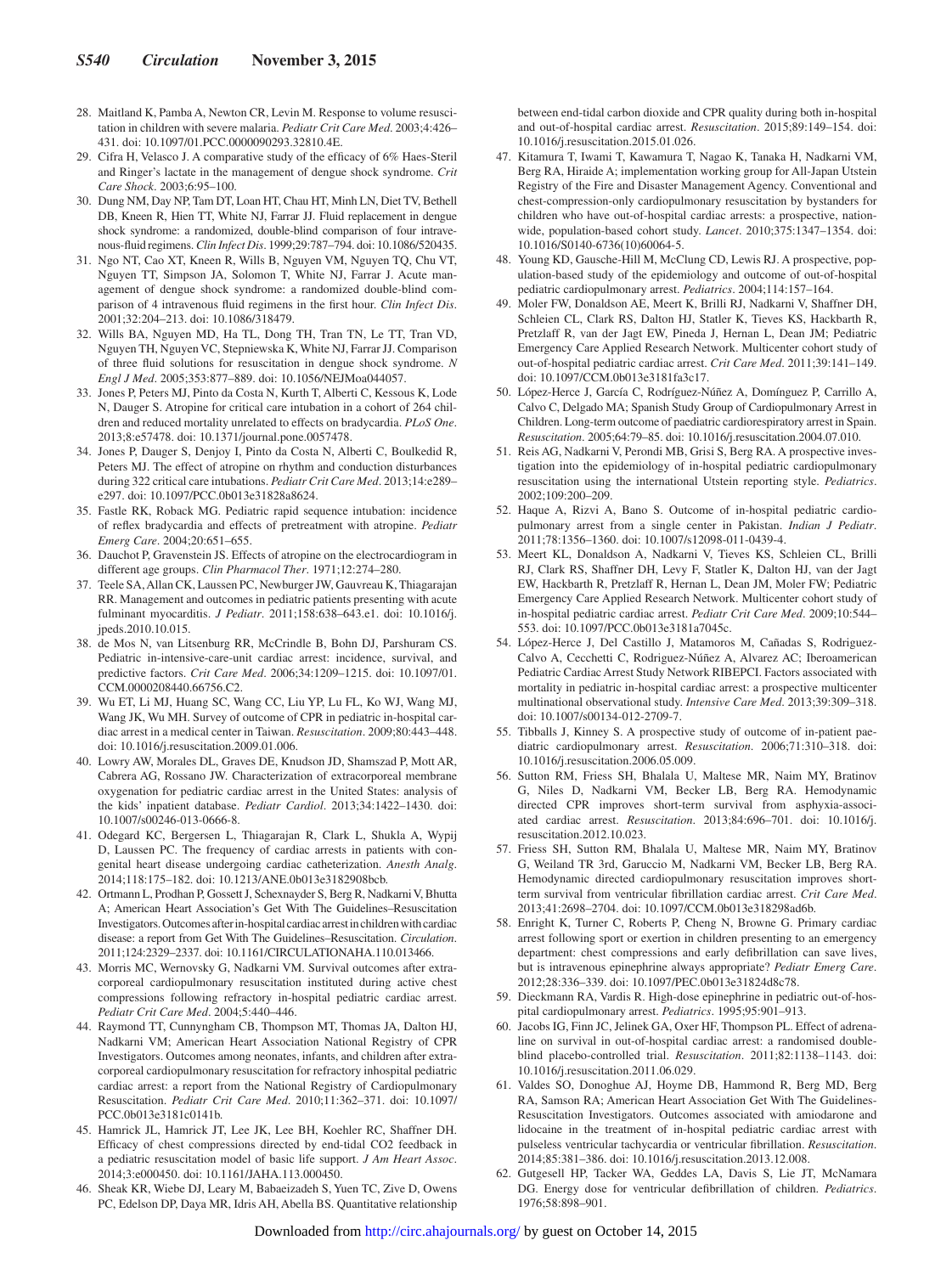- 63. Berg MD, Samson RA, Meyer RJ, Clark LL, Valenzuela TD, Berg RA. Pediatric defibrillation doses often fail to terminate prolonged out-ofhospital ventricular fibrillation in children. *Resuscitation*. 2005;67:63–67. doi: 10.1016/j.resuscitation.2005.04.018.
- 64. Meaney PA, Nadkarni VM, Atkins DL, Berg MD, Samson RA, Hazinski MF, Berg RA; American Heart Association National Registry of Cardiopulmonary Resuscitation Investigators. Effect of defibrillation energy dose during in-hospital pediatric cardiac arrest. *Pediatrics*. 2011;127:e16–e23. doi: 10.1542/peds.2010-1617.
- 65. Rodríguez-Núñez A, López-Herce J, del Castillo J, Bellón JM; Iberian-American Paediatric Cardiac Arrest Study Network RIBEPCI. Shockable rhythms and defibrillation during in-hospital pediatric cardiac arrest. *Resuscitation*. 2014;85:387–391. doi: 10.1016/j. resuscitation.2013.11.015.
- 66. Rossano JW, Quan L, Kenney MA, Rea TD, Atkins DL. Energy doses for treatment of out-of-hospital pediatric ventricular fibrillation. *Resuscitation*. 2006;70:80–89. doi: 10.1016/j.resuscitation. 2005.10.031.
- 67. Bembea MM, Nadkarni VM, Diener-West M, Venugopal V, Carey SM, Berg RA, Hunt EA; American Heart Association National Registry of Cardiopulmonary Resuscitation Investigators. Temperature patterns in the early postresuscitation period after pediatric inhospital cardiac arrest. *Pediatr Crit Care Med*. 2010;11:723–730. doi: 10.1097/ PCC.0b013e3181dde659.
- 68. Moler FW, Silverstein FS, Holubkov R, Slomine BS, Christensen JR, Nadkarni VM, Meert KL, Clark AE, Browning B, Pemberton VL, Page K, Shankaran S, Hutchison JS, Newth CJ, Bennett KS, Berger JT, Topjian A, Pineda JA, Koch JD, Schleien CL, Dalton HJ, Ofori-Amanfo G, Goodman DM, Fink EL, McQuillen P, Zimmerman JJ, Thomas NJ, van der Jagt EW, Porter MB, Meyer MT, Harrison R, Pham N, Schwarz AJ, Nowak JE, Alten J, Wheeler DS, Bhalala US, Lidsky K, Lloyd E, Mathur M, Shah S, Wu T, Theodorou AA, Sanders RC Jr, Dean JM; THAPCA Trial Investigators. Therapeutic hypothermia after out-of-hospital cardiac arrest in children. *N Engl J Med*. 2015;372:1898–1908. doi: 10.1056/ NEJMoa1411480.
- 69. Doherty DR, Parshuram CS, Gaboury I, Hoskote A, Lacroix J, Tucci M, Joffe A, Choong K, Farrell R, Bohn DJ, Hutchison JS; Canadian Critical Care Trials Group. Hypothermia therapy after pediatric cardiac arrest. *Circulation*. 2009;119:1492–1500. doi: 10.1161/ CIRCULATIONAHA.108.791384.
- 70. Fink EL, Clark RS, Kochanek PM, Bell MJ, Watson RS. A tertiary care center's experience with therapeutic hypothermia after pediatric cardiac arrest. *Pediatr Crit Care Med*. 2010;11:66–74. doi: 10.1097/ PCC.0b013e3181c58237.
- 71. Lin JJ, Hsia SH, Wang HS, Chiang MC, Lin KL. Therapeutic hypothermia associated with increased survival after resuscitation in children. *Pediatr Neurol*. 2013;48:285–290. doi: 10.1016/j.pediatrneurol.2012.12.021.
- 72. Kilgannon JH, Jones AE, Shapiro NI, Angelos MG, Milcarek B, Hunter K, Parrillo JE, Trzeciak S; Emergency Medicine Shock Research Network (EMShockNet) Investigators. Association between arterial hyperoxia following resuscitation from cardiac arrest and in-hospital mortality. *JAMA*. 2010;303:2165–2171. doi: 10.1001/jama.2010.707.
- 73. Kilgannon JH, Jones AE, Parrillo JE, Dellinger RP, Milcarek B, Hunter K, Shapiro NI, Trzeciak S; Emergency Medicine Shock Research Network (EMShockNet) Investigators. Relationship between supranormal oxygen tension and outcome after resuscitation from cardiac arrest. *Circulation*. 2011;123:2717–2722. doi: 10.1161/ CIRCULATIONAHA.110.001016.
- 74. Bennett KS, Clark AE, Meert KL, Topjian AA, Schleien CL, Shaffner DH, Dean JM, Moler FW; Pediatric Emergency Care Medicine Applied Research Network. Early oxygenation and ventilation measurements after pediatric cardiac arrest: lack of association with outcome. *Crit Care Med*. 2013;41:1534–1542. doi: 10.1097/CCM.0b013e318287f54c.
- 75. Guerra-Wallace MM, Casey FL III, Bell MJ, Fink EL, Hickey RW. Hyperoxia and hypoxia in children resuscitated from cardiac arrest. *Pediatr Crit Care Med*. 2013;14:e143–e148. doi: 10.1097/ PCC.0b013e3182720440.
- 76. Del Castillo J, López-Herce J, Matamoros M, Cañadas S, Rodriguez-Calvo A, Cechetti C, Rodriguez-Núñez A, Alvarez AC; Iberoamerican Pediatric Cardiac Arrest Study Network RIBEPCI. Hyperoxia, hypocapnia and hypercapnia as outcome factors after cardiac arrest in children. *Resuscitation*. 2012;83:1456–1461. doi: 10.1016/j.resuscitation. 2012.07.019.
- 77. Ferguson LP, Durward A, Tibby SM. Relationship between arterial partial oxygen pressure after resuscitation from cardiac arrest and

mortality in children. *Circulation*. 2012;126:335–342. doi: 10.1161/ CIRCULATIONAHA.111.085100.

- 78. Roberts BW, Kilgannon JH, Chansky ME, Mittal N, Wooden J, Trzeciak S. Association between postresuscitation partial pressure of arterial carbon dioxide and neurological outcome in patients with post-cardiac arrest syndrome. *Circulation*. 2013;127:2107–2113. doi: 10.1161/ CIRCULATIONAHA.112.000168.
- 79. Lee BK, Jeung KW, Lee HY, Lee SJ, Jung YH, Lee WK, Heo T, Min YI. Association between mean arterial blood gas tension and outcome in cardiac arrest patients treated with therapeutic hypothermia. *Am J Emerg Med*. 2014;32:55–60. doi: 10.1016/j.ajem.2013.09.044.
- 80. Muizelaar JP, Marmarou A, Ward JD, Kontos HA, Choi SC, Becker DP, Gruemer H, Young HF. Adverse effects of prolonged hyperventilation in patients with severe head injury: a randomized clinical trial. *J Neurosurg*. 1991;75:731–739. doi: 10.3171/jns.1991.75.5.0731.
- 81. Buunk G, van der Hoeven JG, Meinders AE. Cerebrovascular reactivity in comatose patients resuscitated from a cardiac arrest. *Stroke*. 1997;28:1569–1573.
- 82. Skippen P, Seear M, Poskitt K, Kestle J, Cochrane D, Annich G, Handel J. Effect of hyperventilation on regional cerebral blood flow in head-injured children. *Crit Care Med*. 1997;25:1402–1409.
- 83. Pappas A, Shankaran S, Laptook AR, Langer JC, Bara R, Ehrenkranz RA, Goldberg RN, Das A, Higgins RD, Tyson JE, Walsh MC; Eunice Kennedy Shriver National Institute of Child Health and Human Development Neonatal Research Network. Hypocarbia and adverse outcome in neonatal hypoxic-ischemic encephalopathy. *J Pediatr*. 2011;158:752–758.e1. doi: 10.1016/j.jpeds.2010.10.019.
- 84. Hildebrand CA, Hartmann AG, Arcinue EL, Gomez RJ, Bing RJ. Cardiac performance in pediatric near-drowning. *Crit Care Med*. 1988;16:331–335.
- 85. Checchia PA, Sehra R, Moynihan J, Daher N, Tang W, Weil MH. Myocardial injury in children following resuscitation after cardiac arrest. *Resuscitation*. 2003;57:131–137.
- 86. Laurent I, Monchi M, Chiche JD, Joly LM, Spaulding C, Bourgeois B, Cariou A, Rozenberg A, Carli P, Weber S, Dhainaut JF. Reversible myocardial dysfunction in survivors of out-of-hospital cardiac arrest. *J Am Coll Cardiol*. 2002;40:2110–2116.
- 87. Mayr V, Luckner G, Jochberger S, Wenzel V, Ulmer H, Pajk W, Knotzer H, Friesenecker B, Lindner K, Hasibeder W, Dünser M. Arginine vasopressin in advanced cardiovascular failure during the post-resuscitation phase after cardiac arrest. *Resuscitation*. 2007;72:35–44. doi: 10.1016/j. resuscitation.2006.06.003.
- 88. Kern KB, Hilwig RW, Berg RA, Rhee KH, Sanders AB, Otto CW, Ewy GA. Postresuscitation left ventricular systolic and diastolic dysfunction. Treatment with dobutamine. *Circulation*. 1997;95:2610–2613.
- 89. Meyer RJ, Kern KB, Berg RA, Hilwig RW, Ewy GA. Post-resuscitation right ventricular dysfunction: delineation and treatment with dobutamine. *Resuscitation*. 2002;55:187–191.
- 90. Conlon TW, Falkensammer CB, Hammond RS, Nadkarni VM, Berg RA, Topjian AA. Association of left ventricular systolic function and vasopressor support with survival following pediatric out-of-hospital cardiac arrest. *Pediatr Crit Care Med*. 2015;16:146–154. doi: 10.1097/ PCC.0000000000000305.
- 91. Topjian AA, French B, Sutton RM, Conlon T, Nadkarni VM, Moler FW, Dean JM, Berg RA. Early postresuscitation hypotension is associated with increased mortality following pediatric cardiac arrest. *Crit Care Med*. 2014;42:1518–1523. doi: 10.1097/CCM.0000000000000216.
- 92. Lin YR, Li CJ, Wu TK, Chang YJ, Lai SC, Liu TA, Hsiao MH, Chou CC, Chang CF. Post-resuscitative clinical features in the first hour after achieving sustained ROSC predict the duration of survival in children with nontraumatic out-of-hospital cardiac arrest. *Resuscitation*. 2010;81:410–417. doi: 10.1016/j.resuscitation.2010.01.006.
- 93. Lin YR, Wu HP, Chen WL, Wu KH, Teng TH, Yang MC, Chou CC, Chang CF, Li CJ. Predictors of survival and neurologic outcomes in children with traumatic out-of-hospital cardiac arrest during the early postresuscitative period. *J Trauma Acute Care Surg*. 2013;75:439–447. doi: 10.1097/ TA.0b013e31829e2543.
- 94. Kessler SK, Topjian AA, Gutierrez-Colina AM, Ichord RN, Donnelly M, Nadkarni VM, Berg RA, Dlugos DJ, Clancy RR, Abend NS. Shortterm outcome prediction by electroencephalographic features in children treated with therapeutic hypothermia after cardiac arrest. *Neurocrit Care*. 2011;14:37–43. doi: 10.1007/s12028-010-9450-2.
- 95. Nishisaki A, Sullivan J 3rd, Steger B, Bayer CR, Dlugos D, Lin R, Ichord R, Helfaer MA, Nadkarni V. Retrospective analysis of the prognostic value of electroencephalography patterns obtained in pediatric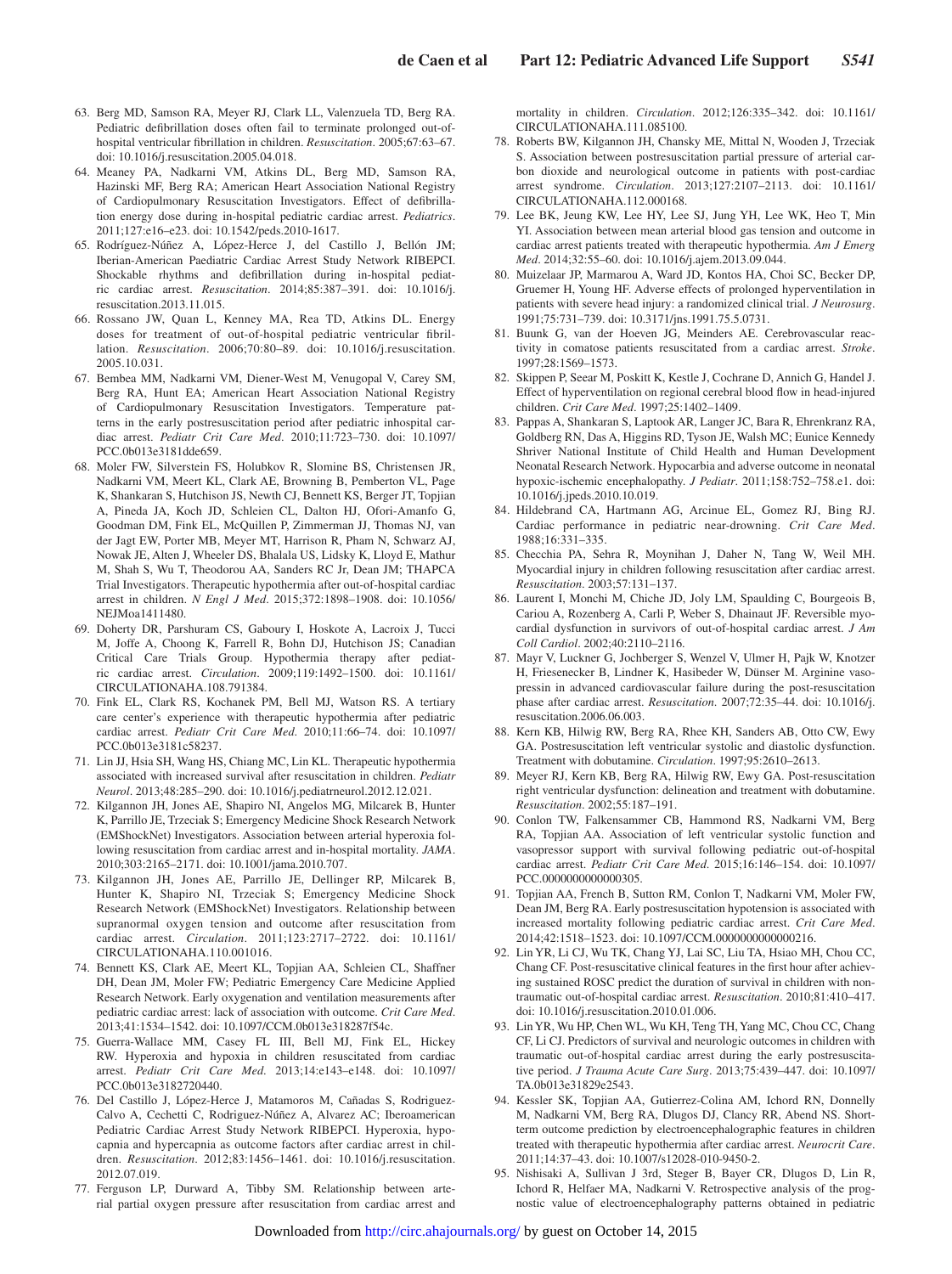in-hospital cardiac arrest survivors during three years. *Pediatr Crit Care Med*. 2007;8:10–17. doi: 10.1097/01.pcc.0000256621.63135.4b.

- 96. Abend NS, Topjian AA, Kessler SK, Gutierrez-Colina AM, Berg RA, Nadkarni V, Dlugos DJ, Clancy RR, Ichord RN. Outcome prediction by motor and pupillary responses in children treated with therapeutic hypothermia after cardiac arrest. *Pediatr Crit Care Med*. 2012;13:32–38. doi: 10.1097/PCC.0b013e3182196a7b.
- 97. Fink EL, Berger RP, Clark RS, Watson RS, Angus DC, Richichi R, Panigrahy A, Callaway CW, Bell MJ, Kochanek PM. Serum biomarkers of brain injury to classify outcome after pediatric cardiac arrest. *Crit Care Med*. 2014;42:664–674. doi: 10.1097/01.ccm.0000435668.53188.80.
- 98. Topjian AA, Lin R, Morris MC, Ichord R, Drott H, Bayer CR, Helfaer MA, Nadkarni V. Neuron-specific enolase and S-100B are associated with neurologic outcome after pediatric cardiac arrest. *Pediatr Crit Care Med*. 2009;10:479–490. doi: 10.1097/PCC.0b013e318198bdb5.
- 99. Topjian AA, Clark AE, Casper TC, Berger JT, Schleien CL, Dean JM, Moler FW; Pediatric Emergency Care Applied Research Network. Early lactate elevations following resuscitation from pediatric cardiac arrest are associated with increased mortality. *Pediatr Crit Care Med*. 2013;14:e380–e387. doi: 10.1097/PCC.0b013e3182976402.

KEY WORDS: arrhythmia ■ cardiopulmonary resuscitation ■ pediatrics